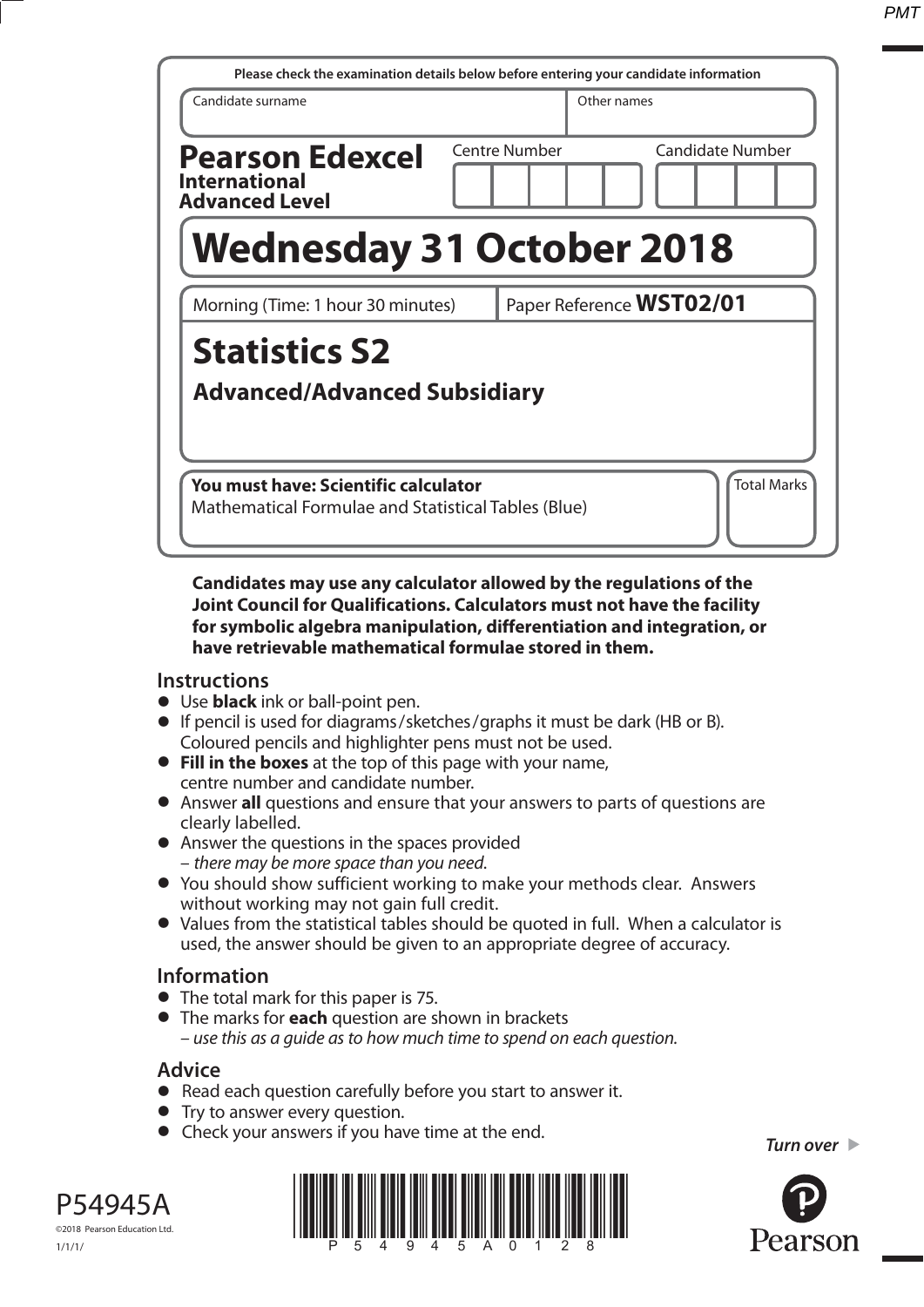**DO NOT WRITE INTHIS AREA** 

**DO NOT WRITE IN THIS AREA** 

**DO NOT WRITE IN THIS AREA** 

Leave

blank

- Each day a restaurant opens between 11 am and 11 pm. During its opening hours, the 1. restaurant receives calls for reservations at an average rate of 6 per hour.
	- (a) Find the probability that the restaurant receives exactly 1 call for a reservation between 6pm and 7pm.

 $(2)$ 

The restaurant distributes leaflets to local residents to try and increase the number of calls for reservations. After distributing the leaflets, it records the number of calls for reservations it receives over a 90 minute period.

Given that it receives 14 calls for reservations during the 90 minute period,

(b) test, at the 5% level of significance, whether the rate of calls for reservations has increased from 6 per hour. State your hypotheses clearly.

 $(5)$ 

| 2<br><u> I INDILAN INI KIILI HAN KUILI KUU KUU KUU INI KUU KUU ILEEL INDI INDI INDI</u> |  |
|-----------------------------------------------------------------------------------------|--|
|                                                                                         |  |
|                                                                                         |  |
|                                                                                         |  |
|                                                                                         |  |
|                                                                                         |  |
|                                                                                         |  |
|                                                                                         |  |
|                                                                                         |  |
|                                                                                         |  |
|                                                                                         |  |
|                                                                                         |  |
|                                                                                         |  |
|                                                                                         |  |
|                                                                                         |  |
|                                                                                         |  |
|                                                                                         |  |
|                                                                                         |  |
|                                                                                         |  |
|                                                                                         |  |
|                                                                                         |  |
|                                                                                         |  |
|                                                                                         |  |

 $\begin{array}{c|c|c|c|c|c|c|c|c} \hline & \text{min} & \text{min} & \text{min} & \text{min} & \text{min} & \text{min} & \text{min} & \text{min} & \text{min} & \text{min} \\ \hline & \text{min} & \text{min} & \text{min} & \text{min} & \text{min} & \text{min} & \text{min} & \text{min} & \text{min} & \text{min} & \text{min} & \text{min} & \text{min} & \text{min} & \text{min} & \text{min} & \text{min} & \text{min} & \text{min} & \text{min} & \text{min} & \text{$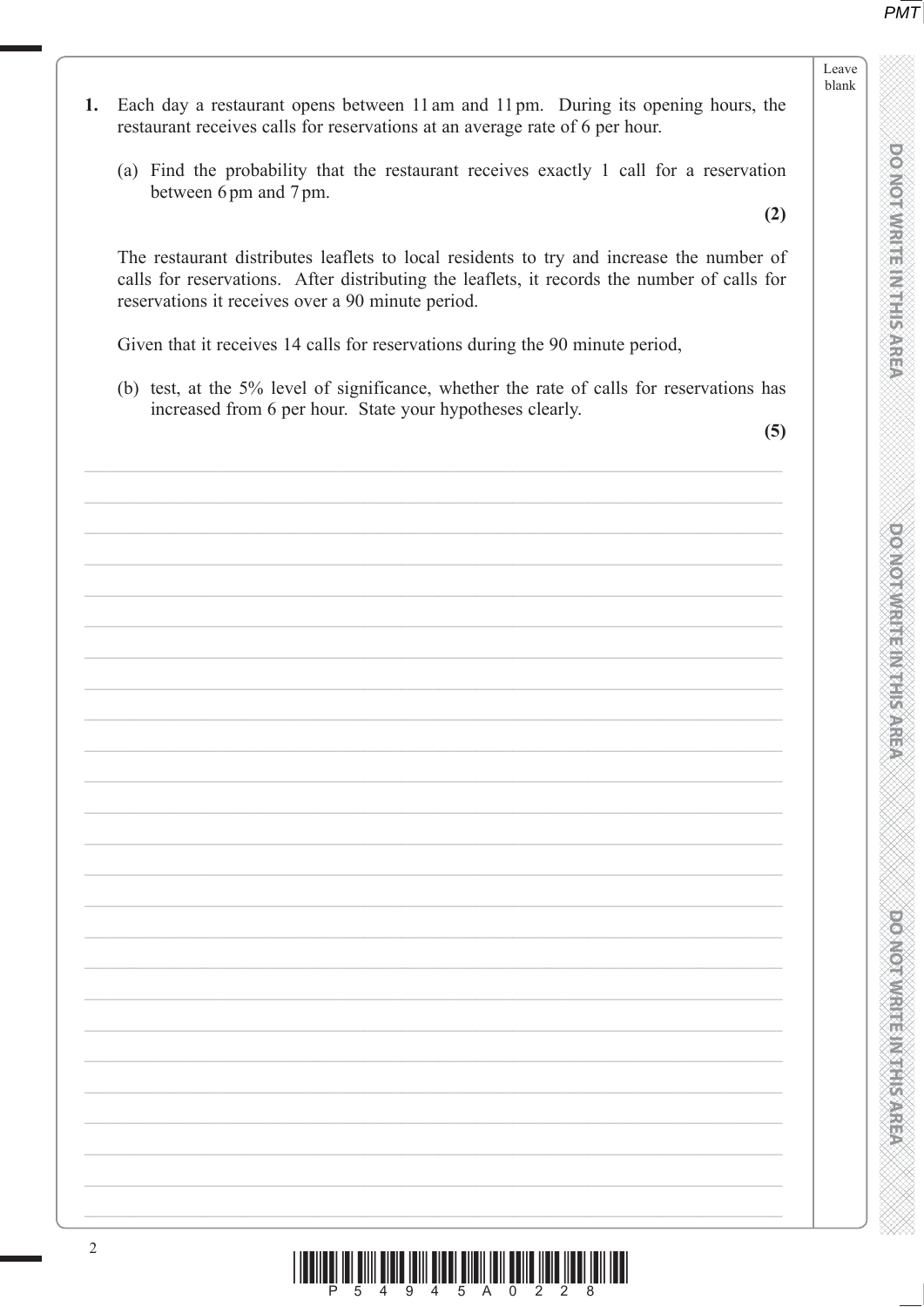| <b>Question 1 continued</b> |                 |
|-----------------------------|-----------------|
|                             |                 |
|                             |                 |
|                             |                 |
|                             |                 |
|                             |                 |
|                             |                 |
|                             |                 |
|                             |                 |
|                             |                 |
|                             |                 |
|                             |                 |
|                             |                 |
|                             |                 |
|                             |                 |
|                             |                 |
|                             |                 |
|                             |                 |
|                             |                 |
|                             |                 |
|                             |                 |
|                             |                 |
|                             |                 |
|                             |                 |
|                             |                 |
|                             |                 |
|                             |                 |
|                             |                 |
|                             |                 |
|                             |                 |
|                             |                 |
|                             |                 |
|                             | (Total 7 marks) |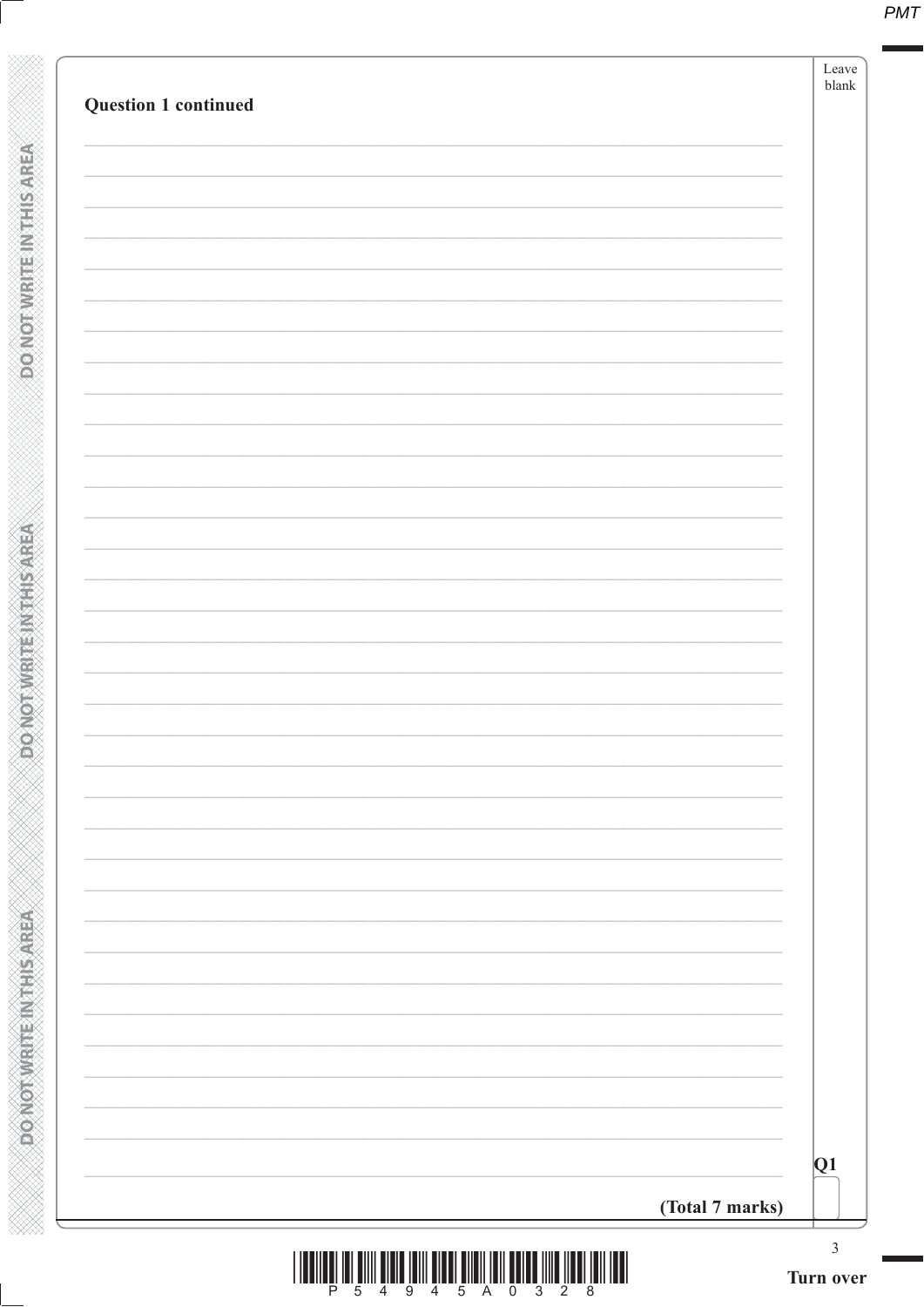| l                           |  |
|-----------------------------|--|
| Ĉ<br>š                      |  |
|                             |  |
| ×                           |  |
| ě                           |  |
| Š                           |  |
| à                           |  |
| ì<br>₩                      |  |
| ë                           |  |
| ņ                           |  |
| ê                           |  |
|                             |  |
|                             |  |
| í                           |  |
| i<br>V<br>Į<br>۱            |  |
| Þ                           |  |
| ĺ                           |  |
| É<br>۱                      |  |
|                             |  |
|                             |  |
|                             |  |
|                             |  |
|                             |  |
|                             |  |
|                             |  |
|                             |  |
|                             |  |
|                             |  |
|                             |  |
|                             |  |
|                             |  |
|                             |  |
|                             |  |
|                             |  |
| ۱                           |  |
|                             |  |
|                             |  |
|                             |  |
|                             |  |
|                             |  |
| l                           |  |
| ۱                           |  |
|                             |  |
|                             |  |
|                             |  |
|                             |  |
| Ä                           |  |
|                             |  |
|                             |  |
| ij,                         |  |
|                             |  |
|                             |  |
|                             |  |
|                             |  |
|                             |  |
|                             |  |
|                             |  |
|                             |  |
|                             |  |
|                             |  |
|                             |  |
|                             |  |
|                             |  |
| Ì                           |  |
| Ń<br>ú                      |  |
| ļ                           |  |
| ¥<br>I                      |  |
| J<br>I<br>ú<br>ł<br>š,<br>ś |  |
| é<br>ž                      |  |
| ×                           |  |
| ٦                           |  |
| ł<br>j<br>u                 |  |
| I                           |  |
| ×                           |  |
|                             |  |
| ŧ<br>ij                     |  |
| ì<br>×<br>ú<br>ì            |  |
|                             |  |
| Ý                           |  |
|                             |  |
| d<br>ú<br>à                 |  |

**DO NOT WERE MY THIS AREA** 

| At a cafe, customers ordering hot drinks order either tea or coffee.<br>2.<br>Of all customers ordering hot drinks, 80% order tea and 20% order coffee.<br>Of those who order tea, 35% take sugar and of those who order coffee 60% take sugar.<br>(a) A random sample of 12 customers ordering hot drinks is selected.<br>Find the probability that fewer than 3 of these customers order coffee.<br>(3)<br>(b) (i) A randomly selected customer who orders a hot drink is chosen. Show that the<br>probability that the customer takes sugar is 0.4<br>(1)<br>(ii) Write down the distribution for the number of customers who take sugar from a<br>random sample of $n$ customers ordering hot drinks.<br>(1)<br>(c) A random sample of 10 customers ordering hot drinks is selected.<br>Find the probability that exactly 4 of these 10 customers take sugar.<br>(i)<br>(1)<br>(ii) Given that at least 3 of these 10 customers take sugar, find the probability that no<br>more than 6 of these 10 customers take sugar.<br>(3)<br>(d) In a random sample of 150 customers ordering hot drinks, find, using a suitable<br>approximation, the probability that at least half of them take sugar.<br>(4) |  | Leave<br>blank |
|-------------------------------------------------------------------------------------------------------------------------------------------------------------------------------------------------------------------------------------------------------------------------------------------------------------------------------------------------------------------------------------------------------------------------------------------------------------------------------------------------------------------------------------------------------------------------------------------------------------------------------------------------------------------------------------------------------------------------------------------------------------------------------------------------------------------------------------------------------------------------------------------------------------------------------------------------------------------------------------------------------------------------------------------------------------------------------------------------------------------------------------------------------------------------------------------------------------|--|----------------|
|                                                                                                                                                                                                                                                                                                                                                                                                                                                                                                                                                                                                                                                                                                                                                                                                                                                                                                                                                                                                                                                                                                                                                                                                             |  |                |
|                                                                                                                                                                                                                                                                                                                                                                                                                                                                                                                                                                                                                                                                                                                                                                                                                                                                                                                                                                                                                                                                                                                                                                                                             |  |                |
|                                                                                                                                                                                                                                                                                                                                                                                                                                                                                                                                                                                                                                                                                                                                                                                                                                                                                                                                                                                                                                                                                                                                                                                                             |  |                |
|                                                                                                                                                                                                                                                                                                                                                                                                                                                                                                                                                                                                                                                                                                                                                                                                                                                                                                                                                                                                                                                                                                                                                                                                             |  |                |
|                                                                                                                                                                                                                                                                                                                                                                                                                                                                                                                                                                                                                                                                                                                                                                                                                                                                                                                                                                                                                                                                                                                                                                                                             |  |                |
|                                                                                                                                                                                                                                                                                                                                                                                                                                                                                                                                                                                                                                                                                                                                                                                                                                                                                                                                                                                                                                                                                                                                                                                                             |  |                |
|                                                                                                                                                                                                                                                                                                                                                                                                                                                                                                                                                                                                                                                                                                                                                                                                                                                                                                                                                                                                                                                                                                                                                                                                             |  |                |
|                                                                                                                                                                                                                                                                                                                                                                                                                                                                                                                                                                                                                                                                                                                                                                                                                                                                                                                                                                                                                                                                                                                                                                                                             |  |                |
|                                                                                                                                                                                                                                                                                                                                                                                                                                                                                                                                                                                                                                                                                                                                                                                                                                                                                                                                                                                                                                                                                                                                                                                                             |  |                |
|                                                                                                                                                                                                                                                                                                                                                                                                                                                                                                                                                                                                                                                                                                                                                                                                                                                                                                                                                                                                                                                                                                                                                                                                             |  |                |
|                                                                                                                                                                                                                                                                                                                                                                                                                                                                                                                                                                                                                                                                                                                                                                                                                                                                                                                                                                                                                                                                                                                                                                                                             |  |                |
|                                                                                                                                                                                                                                                                                                                                                                                                                                                                                                                                                                                                                                                                                                                                                                                                                                                                                                                                                                                                                                                                                                                                                                                                             |  |                |
|                                                                                                                                                                                                                                                                                                                                                                                                                                                                                                                                                                                                                                                                                                                                                                                                                                                                                                                                                                                                                                                                                                                                                                                                             |  |                |
|                                                                                                                                                                                                                                                                                                                                                                                                                                                                                                                                                                                                                                                                                                                                                                                                                                                                                                                                                                                                                                                                                                                                                                                                             |  |                |
| 4<br><u>i indijeli isi sivi sivis isili sive sive ili sive sive sive sive ili sive ili sive ili sive il</u>                                                                                                                                                                                                                                                                                                                                                                                                                                                                                                                                                                                                                                                                                                                                                                                                                                                                                                                                                                                                                                                                                                 |  |                |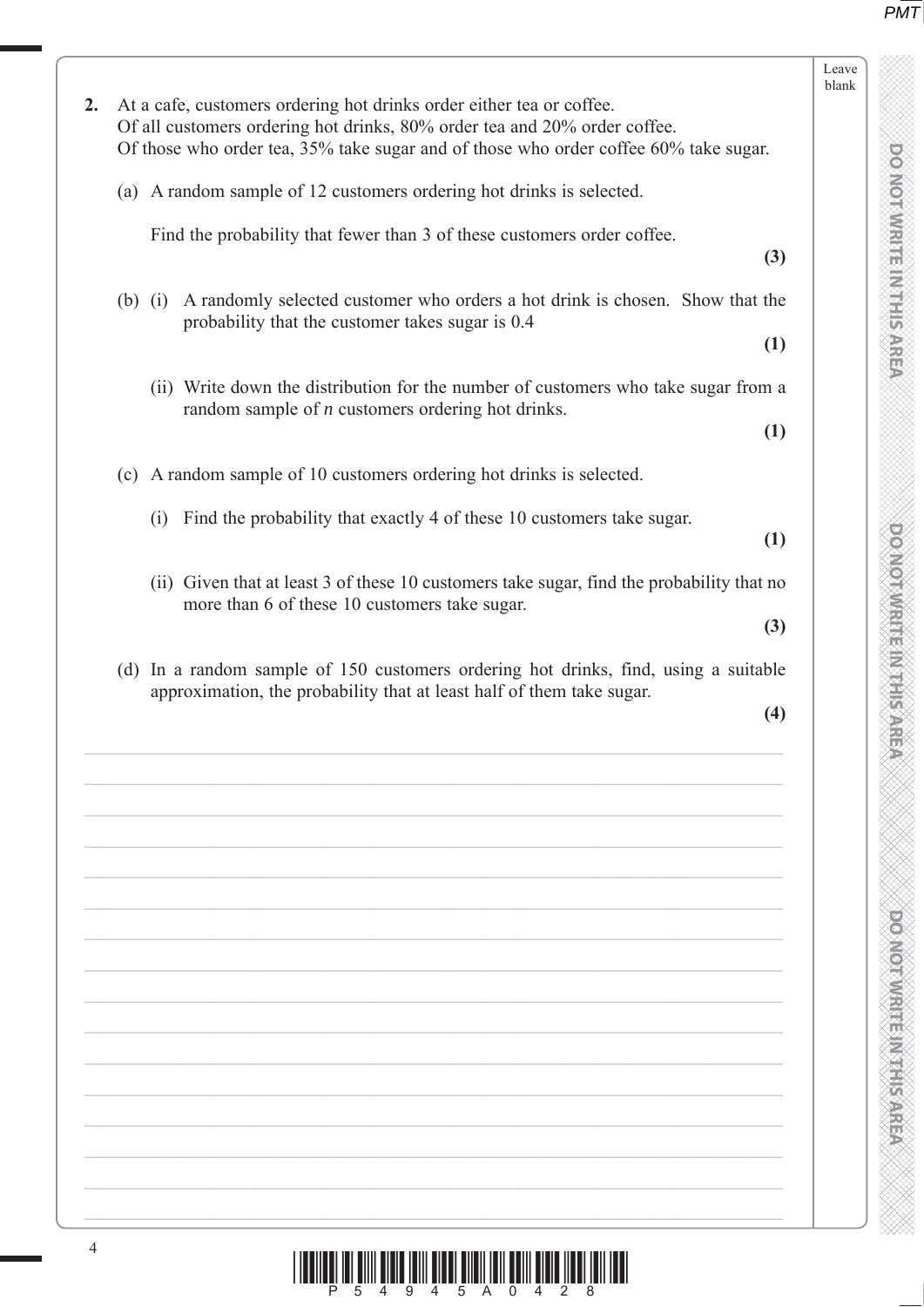| <b>Question 2 continued</b> |  |
|-----------------------------|--|
|                             |  |
|                             |  |
|                             |  |
|                             |  |
|                             |  |
|                             |  |
|                             |  |
|                             |  |
|                             |  |
|                             |  |
|                             |  |
|                             |  |
|                             |  |
|                             |  |
|                             |  |
|                             |  |
|                             |  |
|                             |  |
|                             |  |
|                             |  |
|                             |  |
|                             |  |
|                             |  |
|                             |  |
|                             |  |
|                             |  |
|                             |  |
|                             |  |
|                             |  |
|                             |  |
|                             |  |
|                             |  |
|                             |  |

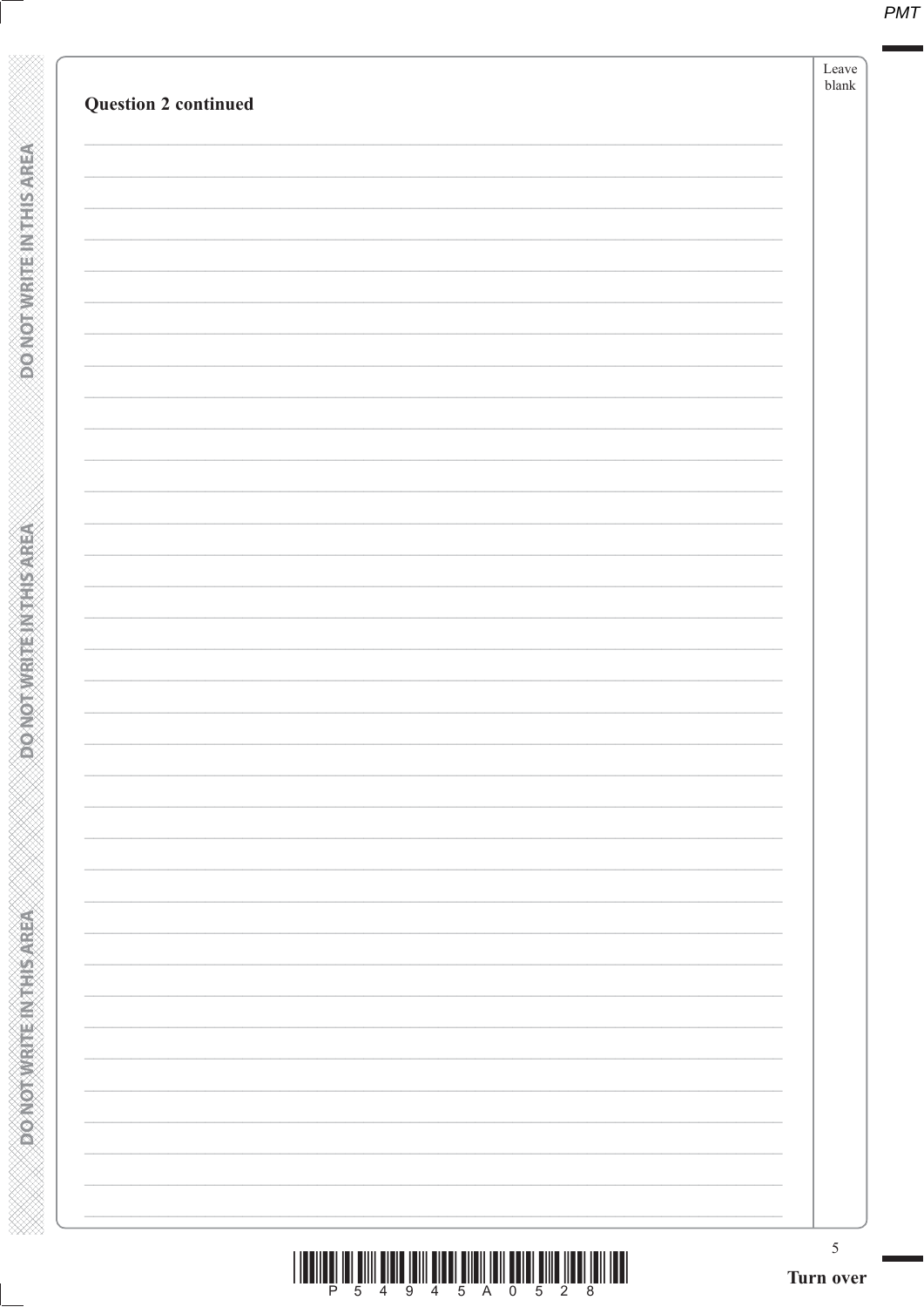|                             | Leave<br>${\tt blank}$ |
|-----------------------------|------------------------|
| <b>Question 2 continued</b> |                        |
|                             |                        |
|                             |                        |
|                             |                        |
|                             |                        |
|                             |                        |
|                             |                        |
|                             |                        |
|                             |                        |
|                             |                        |
|                             |                        |
|                             |                        |
|                             |                        |
|                             |                        |
|                             |                        |
|                             |                        |
|                             |                        |
|                             |                        |
|                             |                        |
|                             |                        |
|                             |                        |
|                             |                        |
|                             |                        |
|                             |                        |
|                             |                        |
|                             |                        |
|                             |                        |
|                             |                        |
|                             |                        |
|                             |                        |
|                             |                        |
|                             |                        |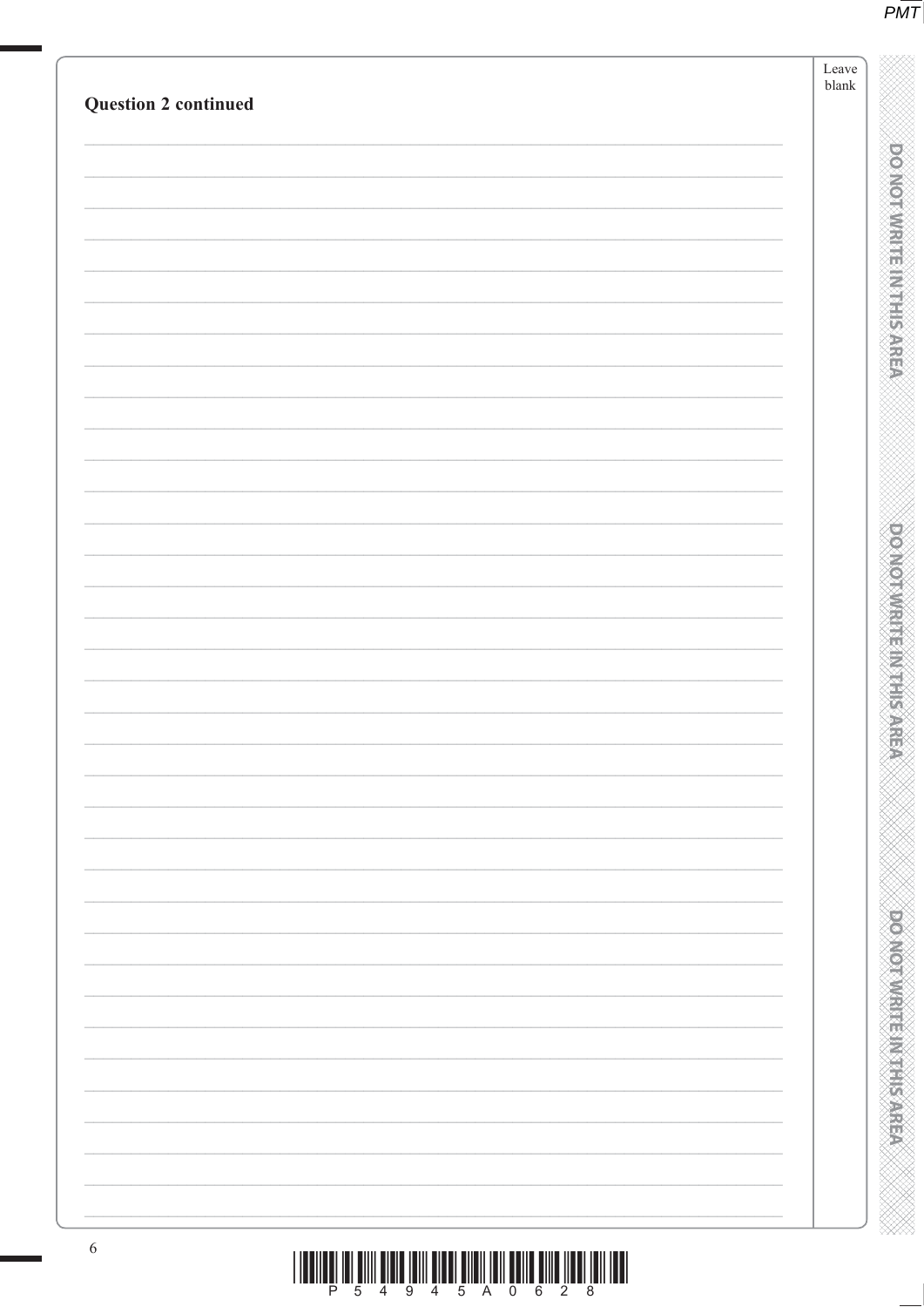| <b>Question 2 continued</b>  |                  | Leave<br>${\tt blank}$ |
|------------------------------|------------------|------------------------|
|                              |                  |                        |
|                              |                  |                        |
|                              |                  |                        |
| <b>PONOTNIE IN THIS AREA</b> |                  |                        |
|                              |                  |                        |
|                              |                  |                        |
|                              |                  |                        |
|                              |                  |                        |
|                              |                  |                        |
|                              |                  |                        |
| <b>ANOTHER HEATHER</b>       |                  |                        |
|                              |                  |                        |
|                              |                  |                        |
|                              |                  |                        |
|                              |                  |                        |
|                              |                  |                        |
|                              |                  |                        |
|                              |                  |                        |
|                              |                  |                        |
|                              |                  |                        |
|                              |                  |                        |
| <b>DONOTWEREDNITHS AREA</b>  |                  |                        |
|                              |                  |                        |
|                              |                  | Q2                     |
|                              | (Total 13 marks) |                        |
|                              |                  | 7<br>Turn over         |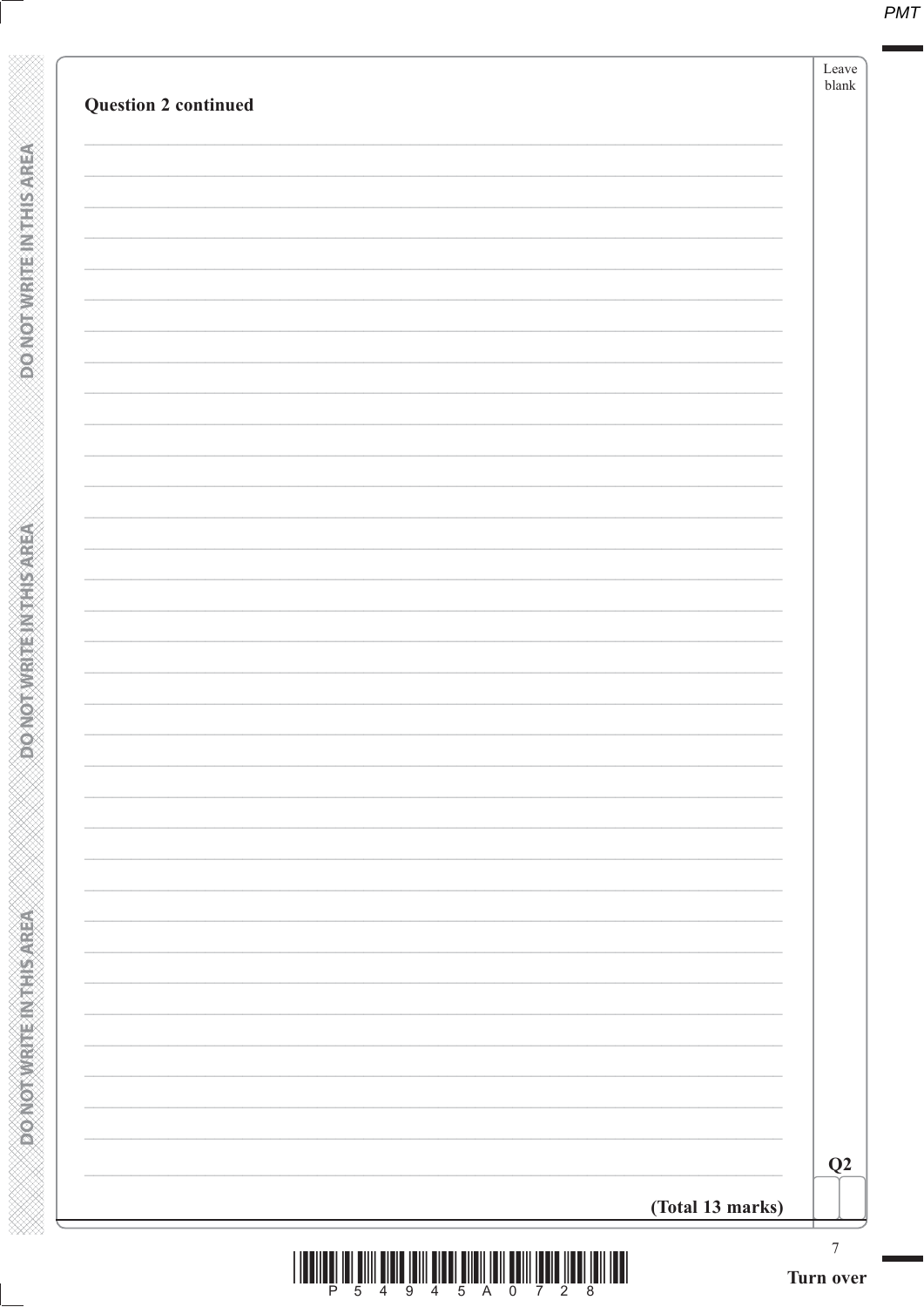DO NOT WRITE IN THIS AREA

Leave blank **TO NOT WRITE IN THE IN THIS AREA DO NOT WRITE IN THIS AREA DO NOT WRITE IN THIS AREA DO NOT WRITE IN THIS AREA DO NOT WRITE IN THE INTERNATIONAL CONTINUES. THE INTERNATIONAL CONTINUES IN THE INTERNATIONAL CONTINUES.** 

**OCTOR WRITER MARKERS** 

**DOMORATE IN ELECTRE** 

8  $\frac{1}{2}$  ,  $\frac{1}{4}$  ,  $\frac{1}{4}$  ,  $\frac{1}{9}$  ,  $\frac{1}{4}$  ,  $\frac{1}{5}$  ,  $\frac{1}{2}$  ,  $\frac{1}{8}$  ,  $\frac{1}{2}$  ,  $\frac{1}{8}$  ,  $\frac{1}{2}$  ,  $\frac{1}{8}$  ,  $\frac{1}{10}$  ,  $\frac{1}{10}$  ,  $\frac{1}{10}$ **3.** The function  $f(x)$  is defined as f otherwise  $f(x) = \begin{cases} \frac{1}{9}(x+5)(3-x) & 1 \leq x \end{cases}$  $\overline{ }$  $\lfloor$ 1 9  $5(3-x)$   $1 \leqslant x \leqslant 4$ 0  $\leqslant x \leqslant$ Albert believes that  $f(x)$  is a valid probability density function. (a) Sketch  $f(x)$  and comment on Albert's belief. **(3)** The continuous random variable *Y* has probability density function given by g otherwise  $(y) = \begin{cases} ky(12 - y^2) & 1 \le y \end{cases}$  $\overline{\mathsf{I}}$  $(12 - y^2)$   $1 \leqslant y \leqslant 3$  $\boldsymbol{0}$ <sup>2</sup>)  $1 \leqslant y \leqslant$  where *k* is a positive constant. (b) Use calculus to find the mode of *Y* **(3)** (c) Use algebraic integration to find the value of *k* **(3)** (d) Find the median of *Y* giving your answer to 3 significant figures. **(3)** (e) Describe the skewness of the distribution of *Y* giving a reason for your answer. **(2)**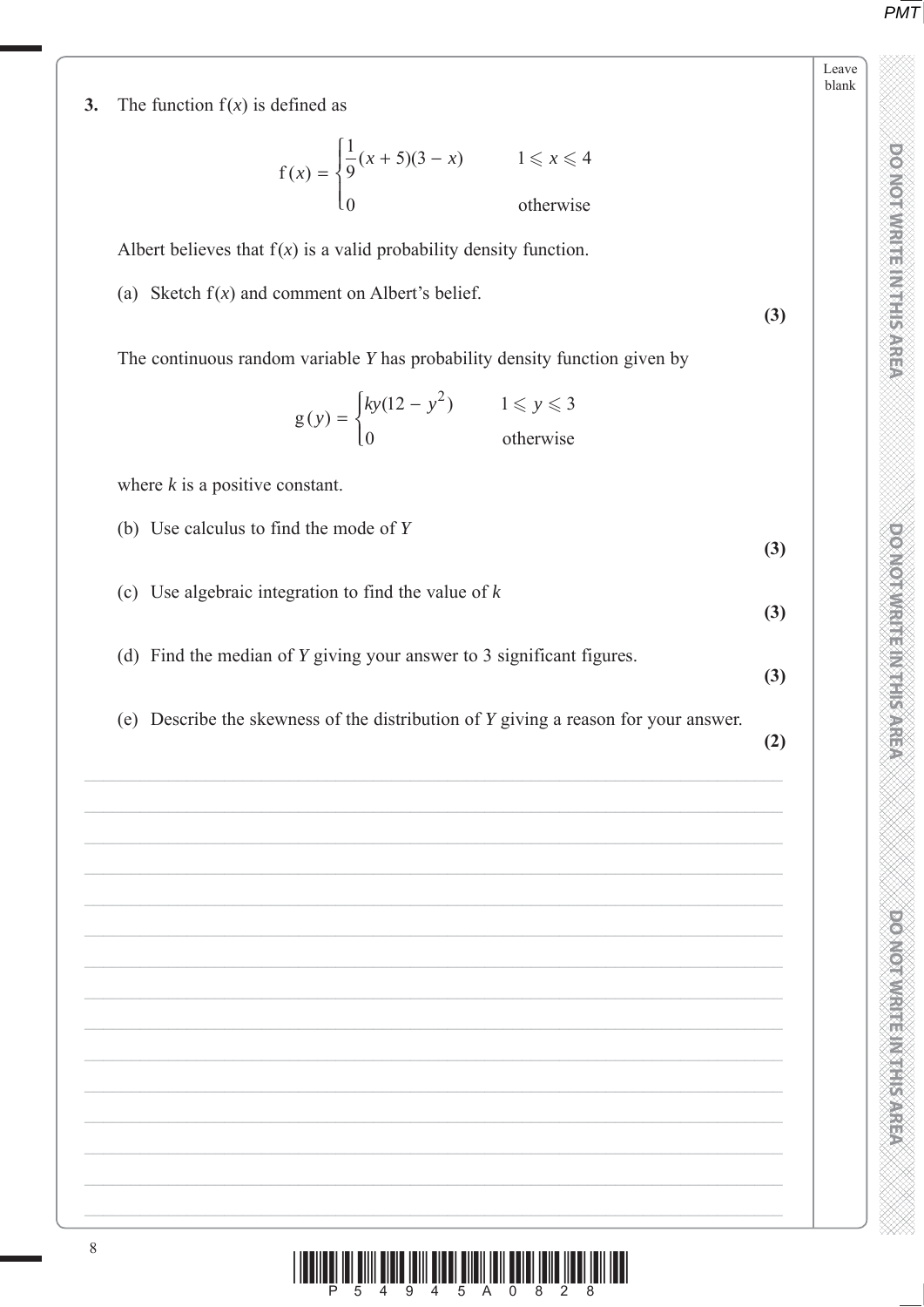| <b>Question 3 continued</b> |  |
|-----------------------------|--|
|                             |  |
|                             |  |
|                             |  |
|                             |  |
|                             |  |
|                             |  |
|                             |  |
|                             |  |
|                             |  |
|                             |  |
|                             |  |
|                             |  |
|                             |  |
|                             |  |
|                             |  |
|                             |  |
|                             |  |
|                             |  |
|                             |  |
|                             |  |
|                             |  |
|                             |  |
|                             |  |
|                             |  |
|                             |  |
|                             |  |
|                             |  |
|                             |  |
|                             |  |
|                             |  |
|                             |  |
|                             |  |
|                             |  |
|                             |  |
|                             |  |
|                             |  |

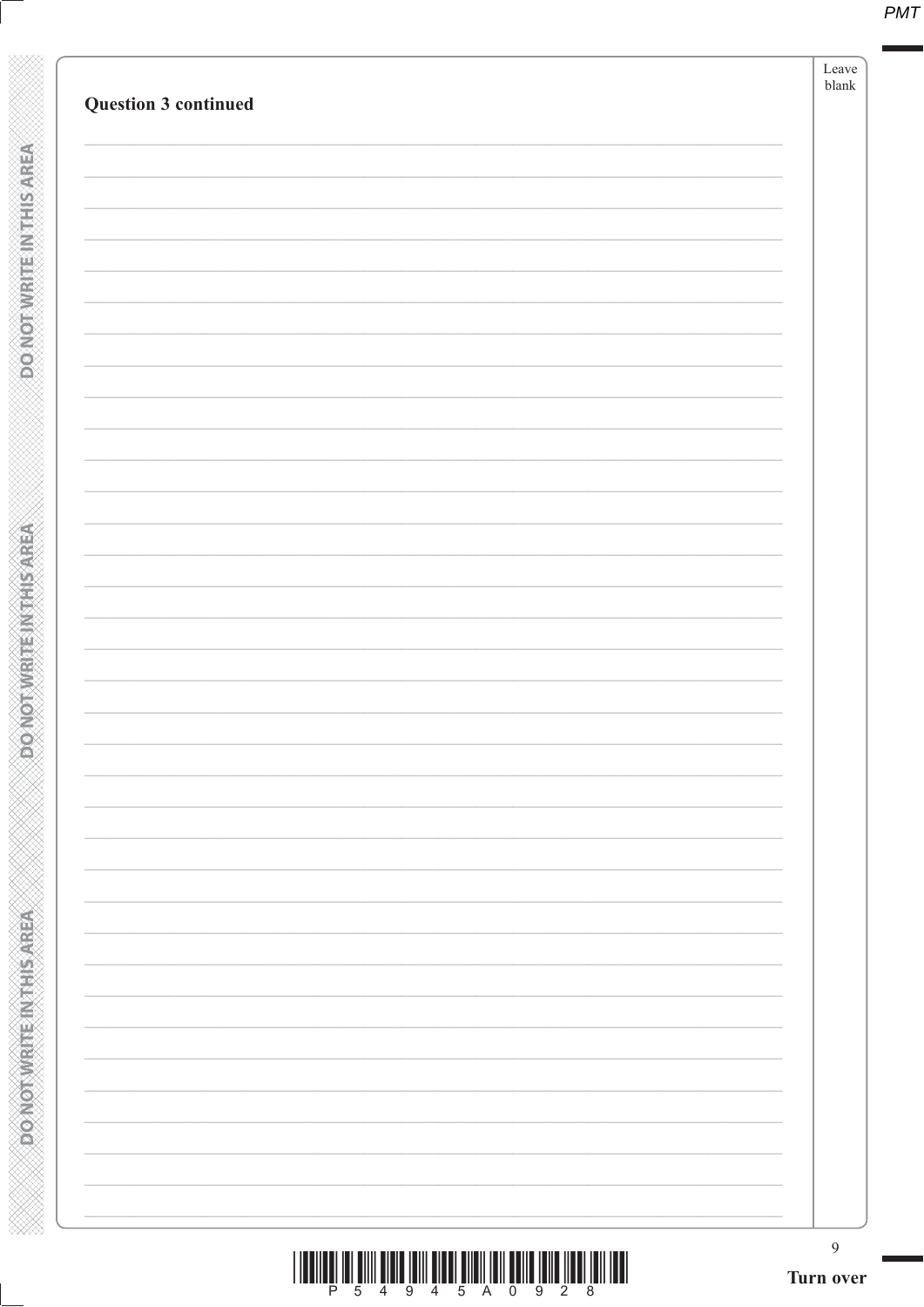| <b>Question 3 continued</b> | Leave<br>blank                |
|-----------------------------|-------------------------------|
|                             |                               |
|                             |                               |
|                             | <b>DOMORATION IS NOT</b>      |
|                             |                               |
|                             |                               |
|                             |                               |
|                             |                               |
|                             | <b>BEAT AND REAL PROPERTY</b> |
|                             |                               |
|                             | is<br>Sab                     |
|                             |                               |
|                             |                               |
|                             |                               |
|                             |                               |
|                             | portornum et Marian           |
|                             |                               |
|                             |                               |
| $10\,$                      |                               |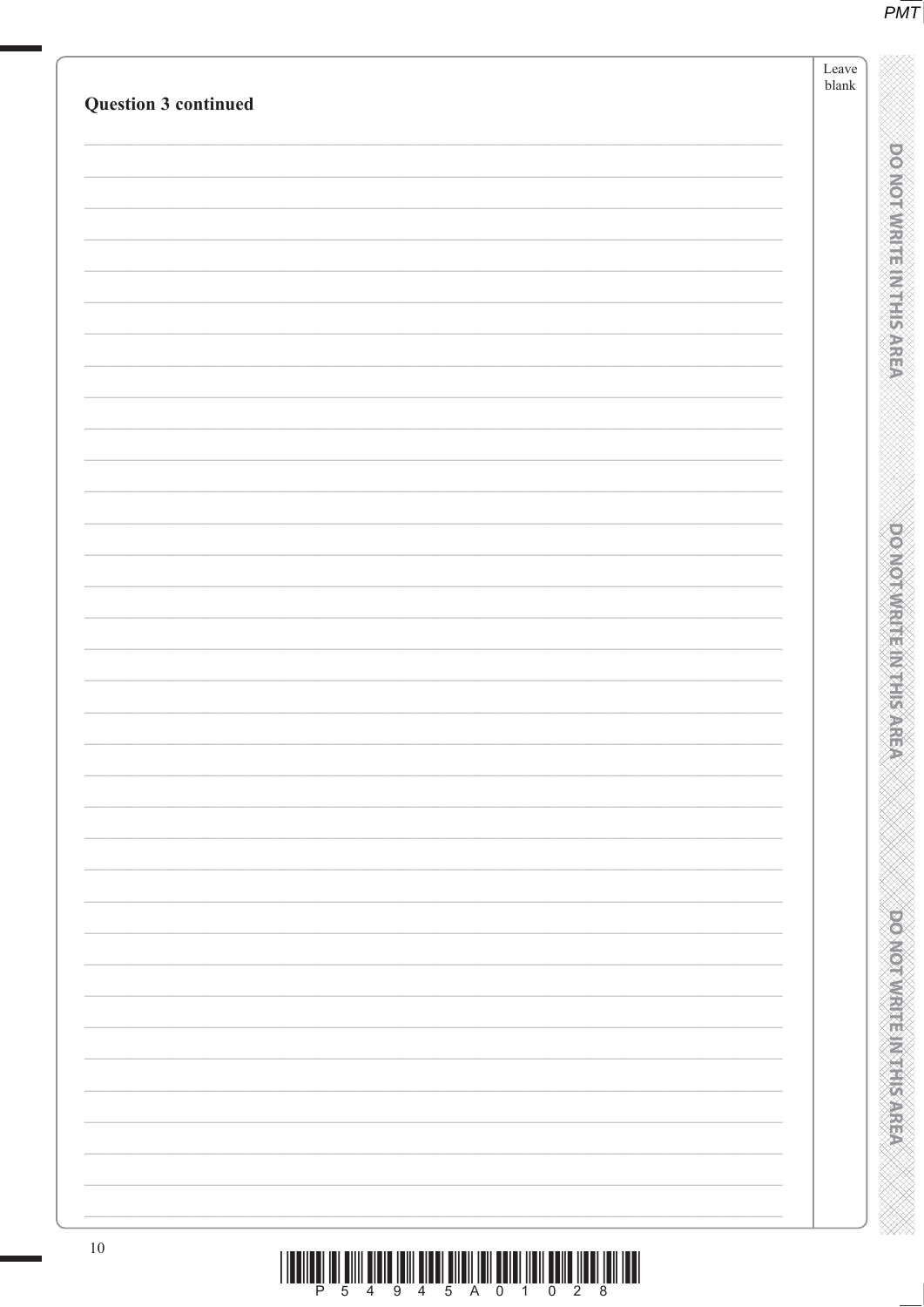| <b>Question 3 continued</b> |                  |
|-----------------------------|------------------|
|                             |                  |
|                             |                  |
|                             |                  |
|                             |                  |
|                             |                  |
|                             |                  |
|                             |                  |
|                             |                  |
|                             |                  |
|                             |                  |
|                             |                  |
|                             |                  |
|                             |                  |
|                             |                  |
|                             |                  |
|                             |                  |
|                             |                  |
|                             |                  |
|                             |                  |
|                             |                  |
|                             |                  |
|                             |                  |
|                             |                  |
|                             |                  |
|                             |                  |
|                             |                  |
|                             |                  |
|                             |                  |
|                             |                  |
|                             |                  |
|                             |                  |
|                             |                  |
|                             |                  |
|                             |                  |
|                             |                  |
|                             |                  |
|                             | (Total 14 marks) |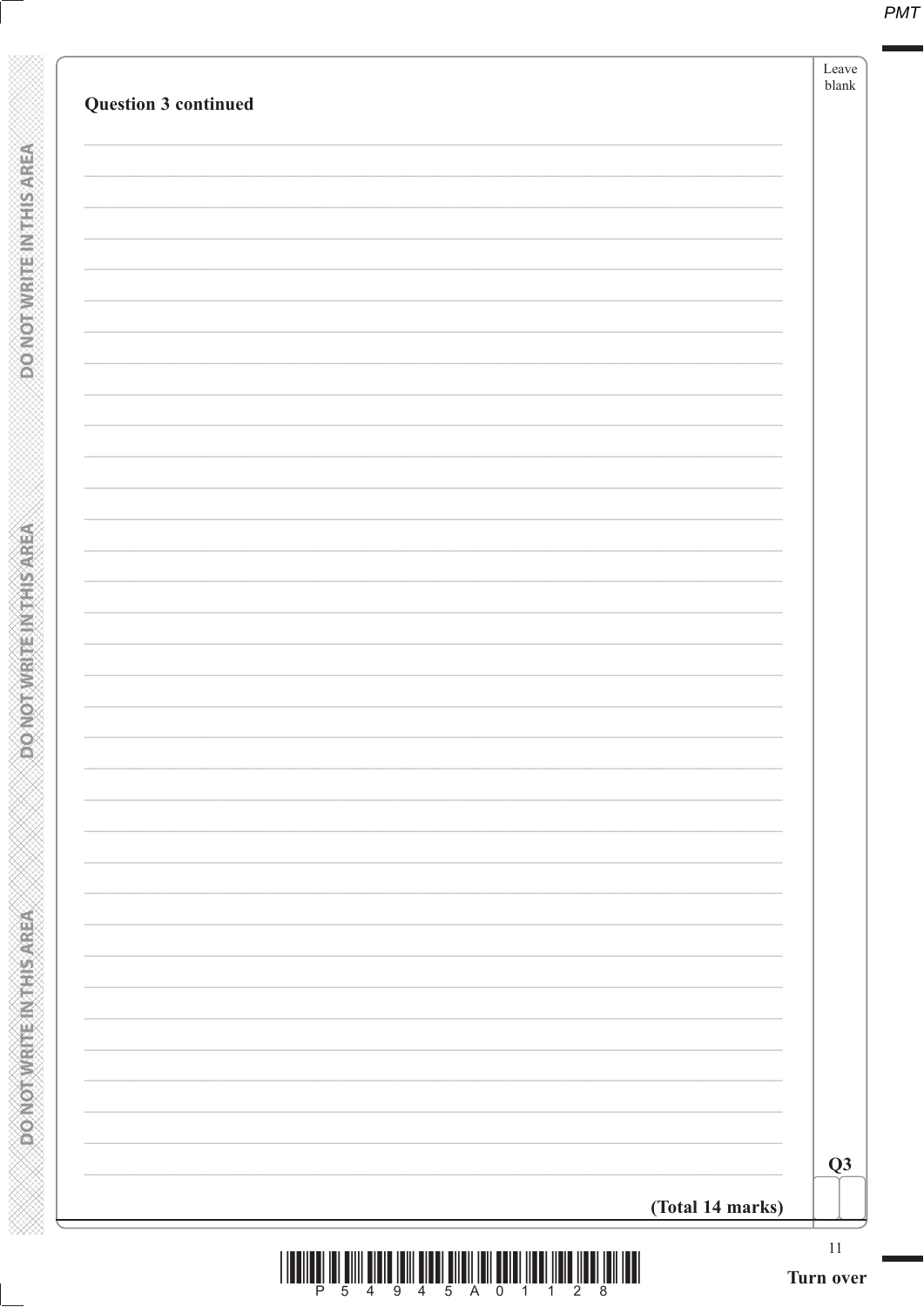DO NOT WRITE IN THIS AREA

**TO NOT WRITE IN THE IN THIS AREA DO NOT WRITE IN THIS AREA DO NOT WRITE IN THIS AREA DO NOT WRITE IN THIS AREA DO NOT WRITE IN THE INTERNATIONAL CONTINUES. THE INTERNATIONAL CONTINUES IN THE INTERNATIONAL CONTINUES.** 

**DOOMOO, WARTER IN SPACER** 

|    | A bag contains a large number of marbles, each of which is blue or red.                                                                                     |     |
|----|-------------------------------------------------------------------------------------------------------------------------------------------------------------|-----|
|    | A random sample of 3 marbles is taken from the bag.                                                                                                         |     |
|    |                                                                                                                                                             |     |
|    | The random variable $D$ represents the number of blue marbles taken minus the number of<br>red marbles taken.                                               |     |
|    | Given that 20% of the marbles in the bag are blue,                                                                                                          |     |
|    | (a) show that $P(D = -1) = 0.384$                                                                                                                           | (2) |
|    | (b) find the sampling distribution of $D$                                                                                                                   | (3) |
|    | (c) write down the mode of $D$                                                                                                                              |     |
|    |                                                                                                                                                             | (1) |
|    | Takashi claims that the true proportion of blue marbles is greater than 20% and tests his<br>claim by selecting a random sample of 12 marbles from the bag. |     |
|    | (d) Find the critical region for this test at the 10% level of significance.                                                                                | (2) |
|    | (e) State the actual significance level of this test.                                                                                                       | (1) |
|    |                                                                                                                                                             |     |
|    |                                                                                                                                                             |     |
|    |                                                                                                                                                             |     |
|    |                                                                                                                                                             |     |
|    |                                                                                                                                                             |     |
|    |                                                                                                                                                             |     |
|    |                                                                                                                                                             |     |
|    |                                                                                                                                                             |     |
|    |                                                                                                                                                             |     |
|    |                                                                                                                                                             |     |
|    |                                                                                                                                                             |     |
|    |                                                                                                                                                             |     |
|    |                                                                                                                                                             |     |
|    |                                                                                                                                                             |     |
|    |                                                                                                                                                             |     |
|    |                                                                                                                                                             |     |
| 12 |                                                                                                                                                             |     |
|    | I IOANIA II DIN BIN BIDA IBIN BIBBI BIN IN BIN BIN IN IN IN IN IN IN IN IN IN                                                                               |     |
|    |                                                                                                                                                             |     |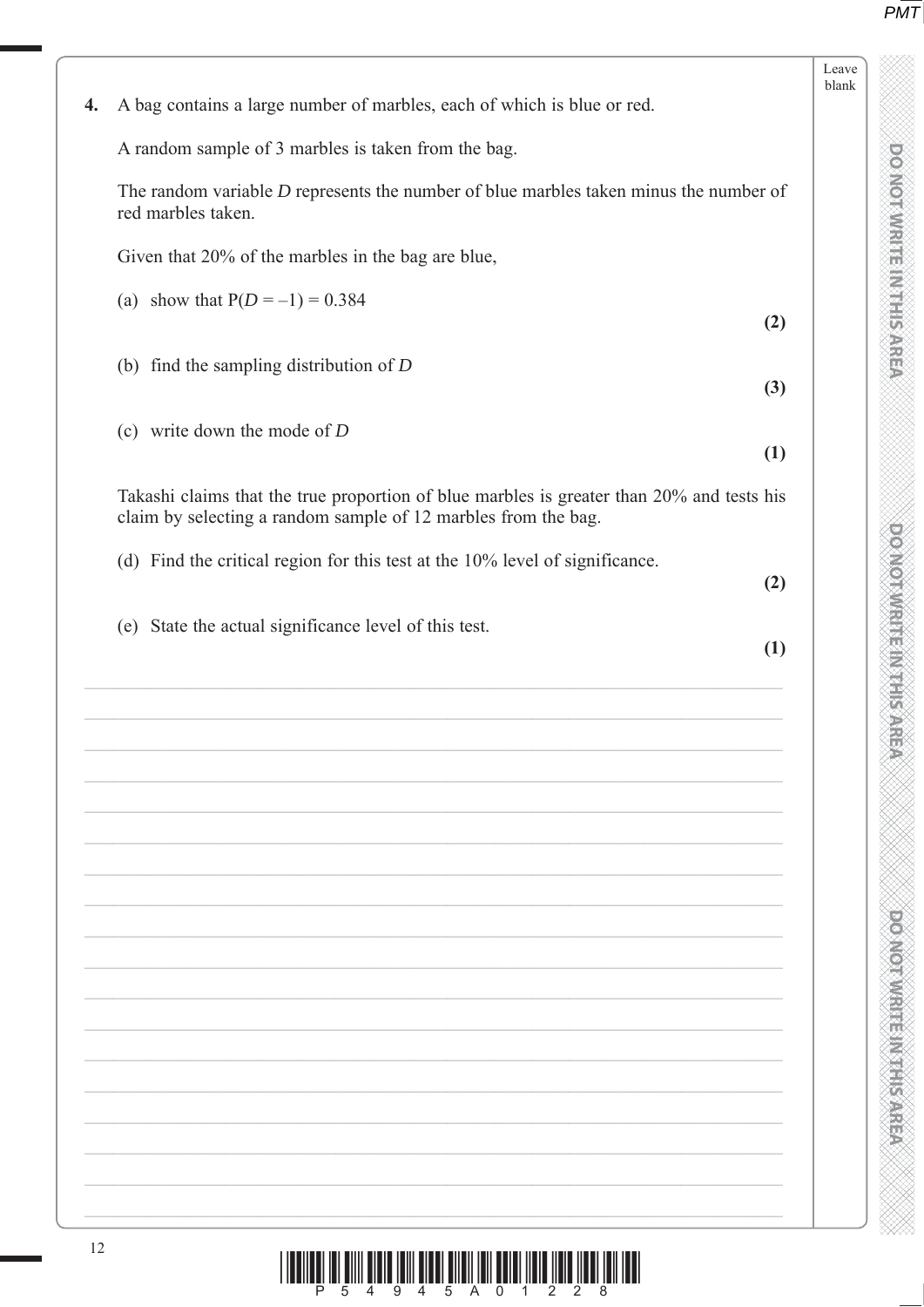|                             | ${\rm Leave}$<br>${\tt blank}$ |  |
|-----------------------------|--------------------------------|--|
| <b>Question 4 continued</b> |                                |  |
|                             |                                |  |
|                             |                                |  |
|                             |                                |  |
|                             |                                |  |
|                             |                                |  |
|                             |                                |  |
|                             |                                |  |
|                             |                                |  |
|                             |                                |  |
|                             |                                |  |
|                             |                                |  |
|                             |                                |  |
|                             |                                |  |
|                             |                                |  |
|                             |                                |  |
|                             |                                |  |
|                             |                                |  |
|                             |                                |  |
|                             |                                |  |
|                             |                                |  |
|                             |                                |  |
|                             |                                |  |
|                             |                                |  |
|                             |                                |  |
|                             |                                |  |
|                             |                                |  |
|                             |                                |  |
|                             |                                |  |
|                             |                                |  |
|                             |                                |  |
|                             |                                |  |
|                             |                                |  |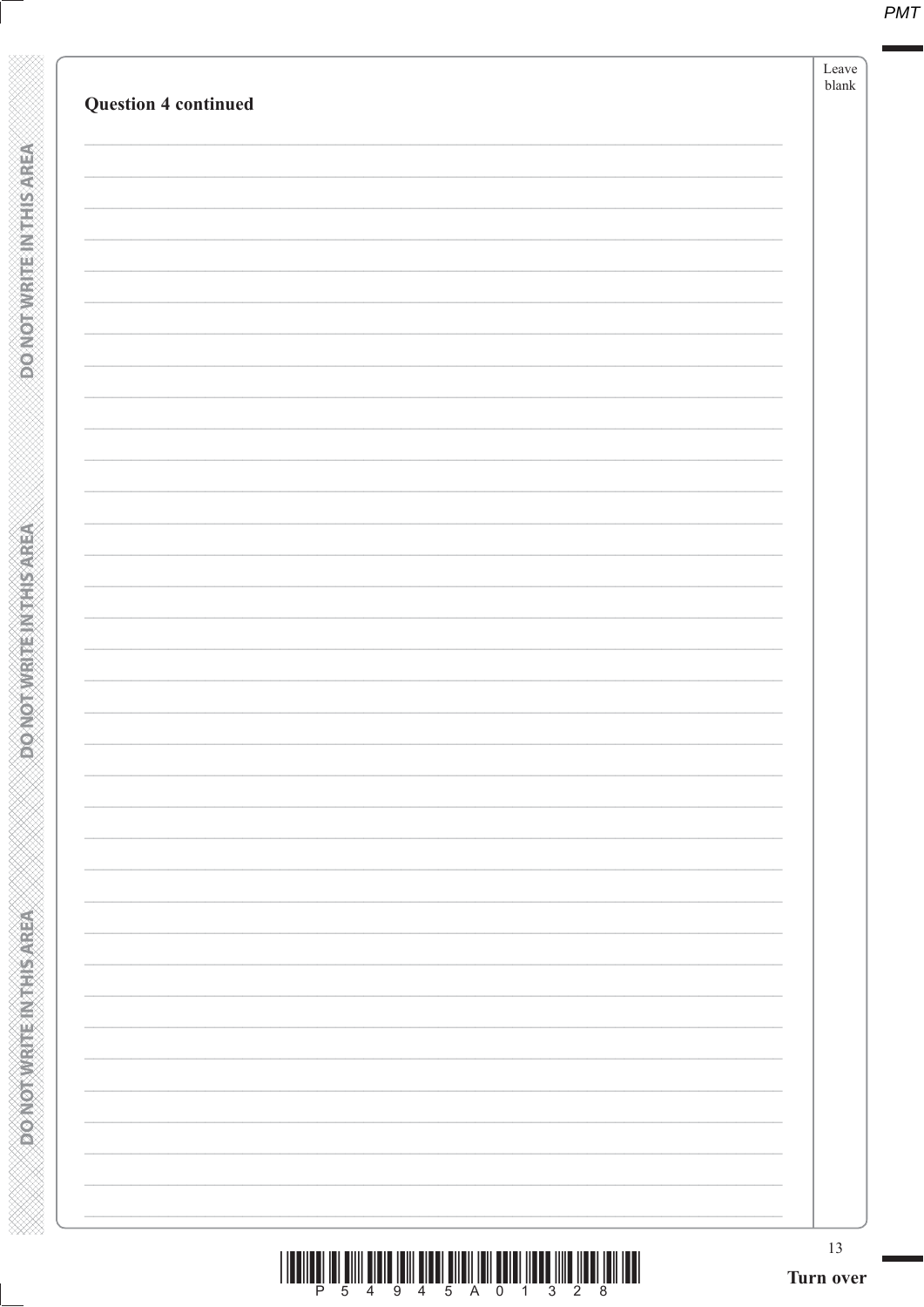|                             | $\operatorname{Leave}$<br>${\tt blank}$ |
|-----------------------------|-----------------------------------------|
| <b>Question 4 continued</b> |                                         |
|                             |                                         |
|                             |                                         |
|                             |                                         |
|                             |                                         |
|                             |                                         |
|                             |                                         |
|                             |                                         |
|                             |                                         |
|                             |                                         |
|                             |                                         |
|                             |                                         |
|                             |                                         |
|                             |                                         |
|                             |                                         |
|                             |                                         |
|                             |                                         |
|                             |                                         |
|                             |                                         |
|                             |                                         |
|                             |                                         |
|                             |                                         |
|                             |                                         |
|                             |                                         |
|                             |                                         |
|                             |                                         |
|                             |                                         |
|                             |                                         |
|                             |                                         |
|                             |                                         |
|                             |                                         |
|                             |                                         |
|                             |                                         |
|                             |                                         |
|                             |                                         |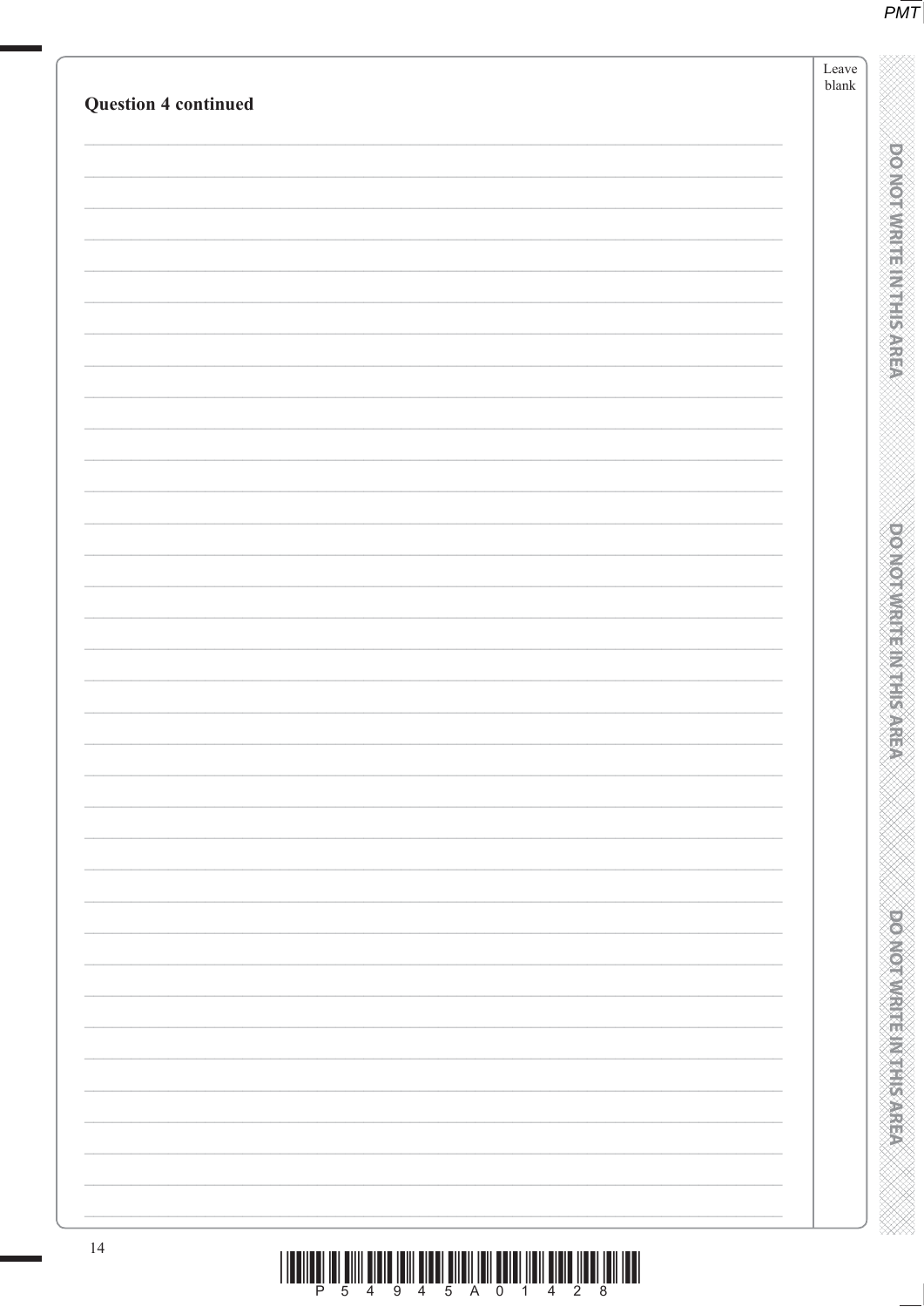| <b>Question 4 continued</b> |                                                                                                                                                                                                                                                                                                                                                                                                                                                                                 |                 |
|-----------------------------|---------------------------------------------------------------------------------------------------------------------------------------------------------------------------------------------------------------------------------------------------------------------------------------------------------------------------------------------------------------------------------------------------------------------------------------------------------------------------------|-----------------|
|                             |                                                                                                                                                                                                                                                                                                                                                                                                                                                                                 |                 |
|                             |                                                                                                                                                                                                                                                                                                                                                                                                                                                                                 |                 |
|                             |                                                                                                                                                                                                                                                                                                                                                                                                                                                                                 |                 |
|                             |                                                                                                                                                                                                                                                                                                                                                                                                                                                                                 |                 |
|                             |                                                                                                                                                                                                                                                                                                                                                                                                                                                                                 |                 |
|                             |                                                                                                                                                                                                                                                                                                                                                                                                                                                                                 |                 |
|                             |                                                                                                                                                                                                                                                                                                                                                                                                                                                                                 |                 |
|                             |                                                                                                                                                                                                                                                                                                                                                                                                                                                                                 |                 |
|                             |                                                                                                                                                                                                                                                                                                                                                                                                                                                                                 |                 |
|                             |                                                                                                                                                                                                                                                                                                                                                                                                                                                                                 |                 |
|                             |                                                                                                                                                                                                                                                                                                                                                                                                                                                                                 |                 |
|                             |                                                                                                                                                                                                                                                                                                                                                                                                                                                                                 |                 |
|                             |                                                                                                                                                                                                                                                                                                                                                                                                                                                                                 |                 |
|                             |                                                                                                                                                                                                                                                                                                                                                                                                                                                                                 |                 |
|                             |                                                                                                                                                                                                                                                                                                                                                                                                                                                                                 |                 |
|                             |                                                                                                                                                                                                                                                                                                                                                                                                                                                                                 |                 |
|                             |                                                                                                                                                                                                                                                                                                                                                                                                                                                                                 |                 |
|                             |                                                                                                                                                                                                                                                                                                                                                                                                                                                                                 |                 |
|                             |                                                                                                                                                                                                                                                                                                                                                                                                                                                                                 |                 |
|                             |                                                                                                                                                                                                                                                                                                                                                                                                                                                                                 |                 |
|                             |                                                                                                                                                                                                                                                                                                                                                                                                                                                                                 |                 |
|                             |                                                                                                                                                                                                                                                                                                                                                                                                                                                                                 |                 |
|                             |                                                                                                                                                                                                                                                                                                                                                                                                                                                                                 |                 |
|                             |                                                                                                                                                                                                                                                                                                                                                                                                                                                                                 |                 |
|                             |                                                                                                                                                                                                                                                                                                                                                                                                                                                                                 | $\overline{Q4}$ |
|                             | (Total 9 marks)                                                                                                                                                                                                                                                                                                                                                                                                                                                                 |                 |
|                             | $\begin{array}{c} \hbox{  l  l  }_p \end{array} \begin{array}{c} \hbox{  l  }_p \end{array} \begin{array}{c} \hbox{  l  }_q \end{array} \begin{array}{c} \hbox{  l  }_q \end{array} \begin{array}{c} \hbox{  l  }_q \end{array} \begin{array}{c} \hbox{  l  }_q \end{array} \begin{array}{c} \hbox{  l  }_q \end{array} \begin{array}{c} \hbox{  l  }_q \end{array} \begin{array}{c} \hbox{  l  }_q \end{array} \begin{array}{c} \hbox{  l  }_q \end{array} \begin{array}{c} \$ |                 |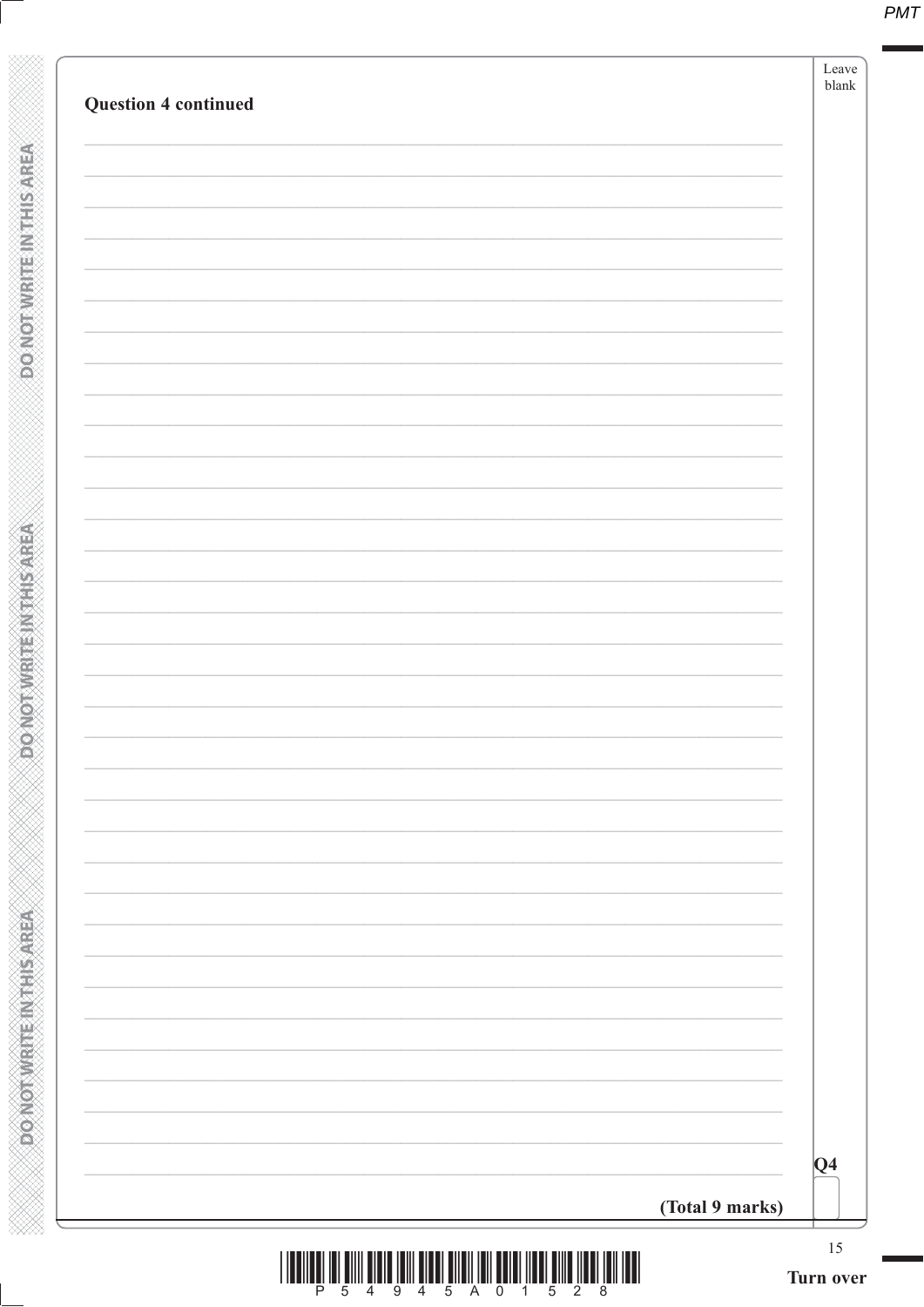DO NOT WRITE IN THIS AREA

**DONOTWRITEIN THE SARE** NAN NAN KANAN MANAN NAN NAN KANAN KANAN KAN

**DO NOT WRITE IN THIS AREA** 

| The random variable $X$ has cumulative distribution function given by<br>5.                                   |     |
|---------------------------------------------------------------------------------------------------------------|-----|
|                                                                                                               |     |
| $F(x) = \begin{cases} 0 & x < 0 \\ \frac{1}{100}(ax^3 + bx^2 + 15x) & 0 \le x \le 5 \\ 1 & x > 5 \end{cases}$ |     |
|                                                                                                               |     |
| Given that $E(X^2) = 6.25$                                                                                    |     |
| (a) show that $6a + b = 0$                                                                                    | (5) |
| (b) find the value of $a$ and the value of $b$                                                                |     |
|                                                                                                               | (4) |
| (c) find $P(3 \leq X \leq 7)$                                                                                 | (2) |
|                                                                                                               |     |
|                                                                                                               |     |
|                                                                                                               |     |
|                                                                                                               |     |
|                                                                                                               |     |
|                                                                                                               |     |
|                                                                                                               |     |
|                                                                                                               |     |
|                                                                                                               |     |
|                                                                                                               |     |
|                                                                                                               |     |
|                                                                                                               |     |
|                                                                                                               |     |
|                                                                                                               |     |
|                                                                                                               |     |
|                                                                                                               |     |
|                                                                                                               |     |
|                                                                                                               |     |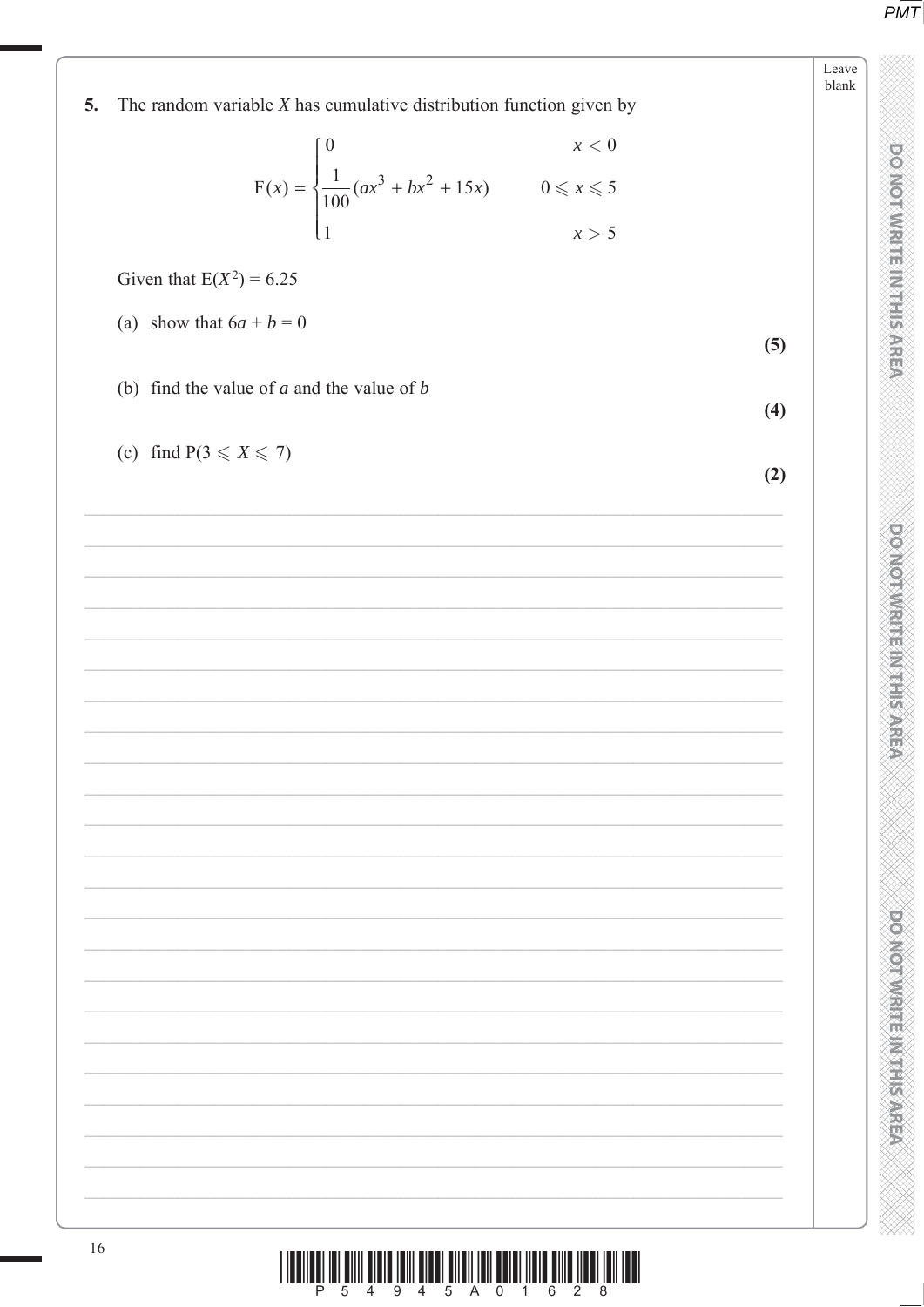| <b>Question 5 continued</b> |  |
|-----------------------------|--|
|                             |  |
|                             |  |
|                             |  |
|                             |  |
|                             |  |
|                             |  |
|                             |  |
|                             |  |
|                             |  |
|                             |  |
|                             |  |
|                             |  |
|                             |  |
|                             |  |
|                             |  |
|                             |  |
|                             |  |
|                             |  |
|                             |  |
|                             |  |
|                             |  |
|                             |  |
|                             |  |
|                             |  |
|                             |  |
|                             |  |
|                             |  |
|                             |  |
|                             |  |
|                             |  |
|                             |  |
|                             |  |
|                             |  |
|                             |  |
|                             |  |
|                             |  |
|                             |  |
|                             |  |
|                             |  |
|                             |  |
|                             |  |
|                             |  |
|                             |  |

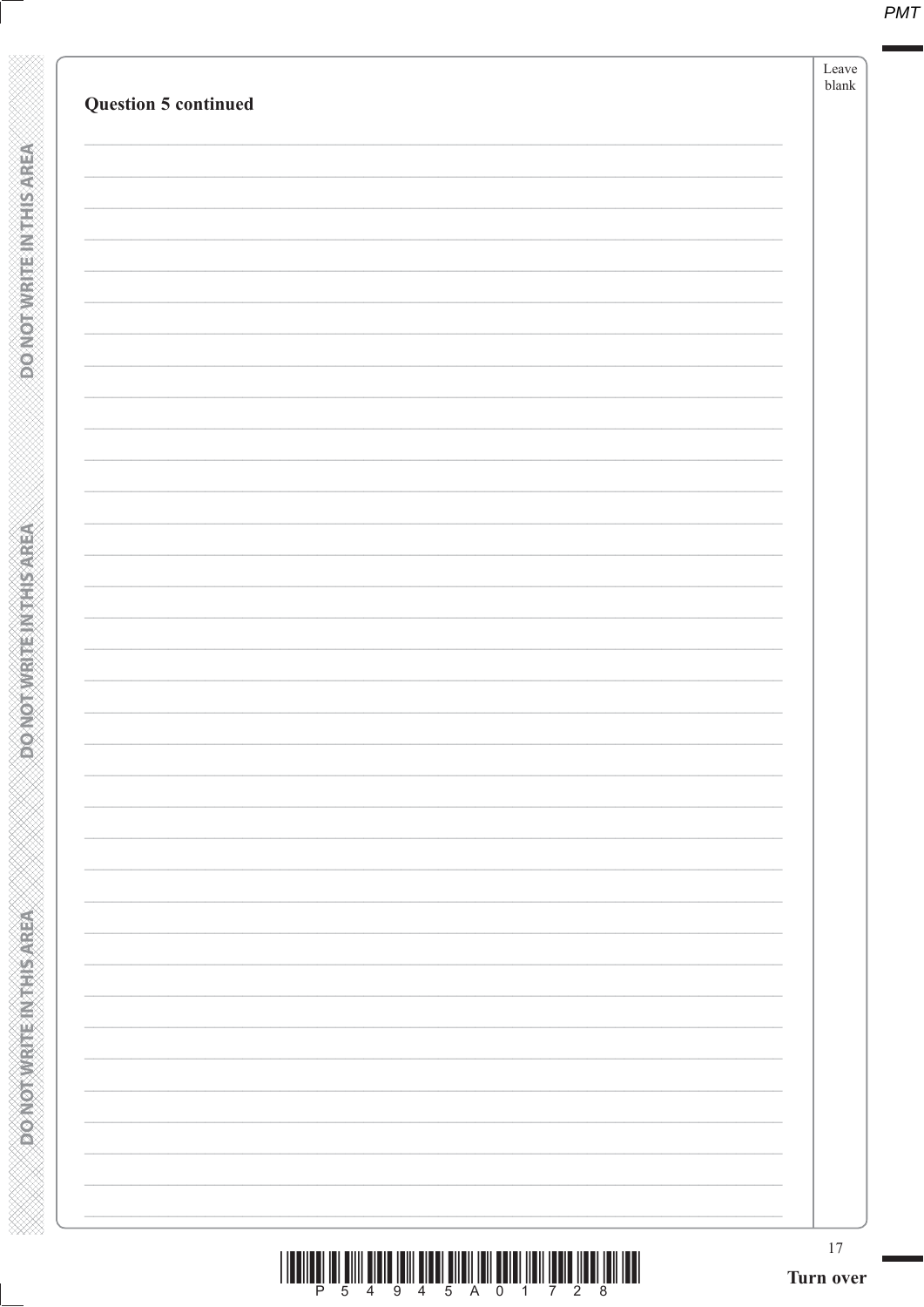|                             | $\operatorname{Leave}$<br>${\tt blank}$ |
|-----------------------------|-----------------------------------------|
| <b>Question 5 continued</b> |                                         |
|                             |                                         |
|                             |                                         |
|                             |                                         |
|                             |                                         |
|                             |                                         |
|                             |                                         |
|                             |                                         |
|                             |                                         |
|                             |                                         |
|                             |                                         |
|                             |                                         |
|                             |                                         |
|                             |                                         |
|                             |                                         |
|                             |                                         |
|                             |                                         |
|                             |                                         |
|                             |                                         |
|                             |                                         |
|                             |                                         |
|                             |                                         |
|                             |                                         |
|                             |                                         |
|                             |                                         |
|                             |                                         |
|                             |                                         |
|                             |                                         |
|                             |                                         |
|                             |                                         |
|                             |                                         |
|                             |                                         |
|                             |                                         |
|                             |                                         |
|                             |                                         |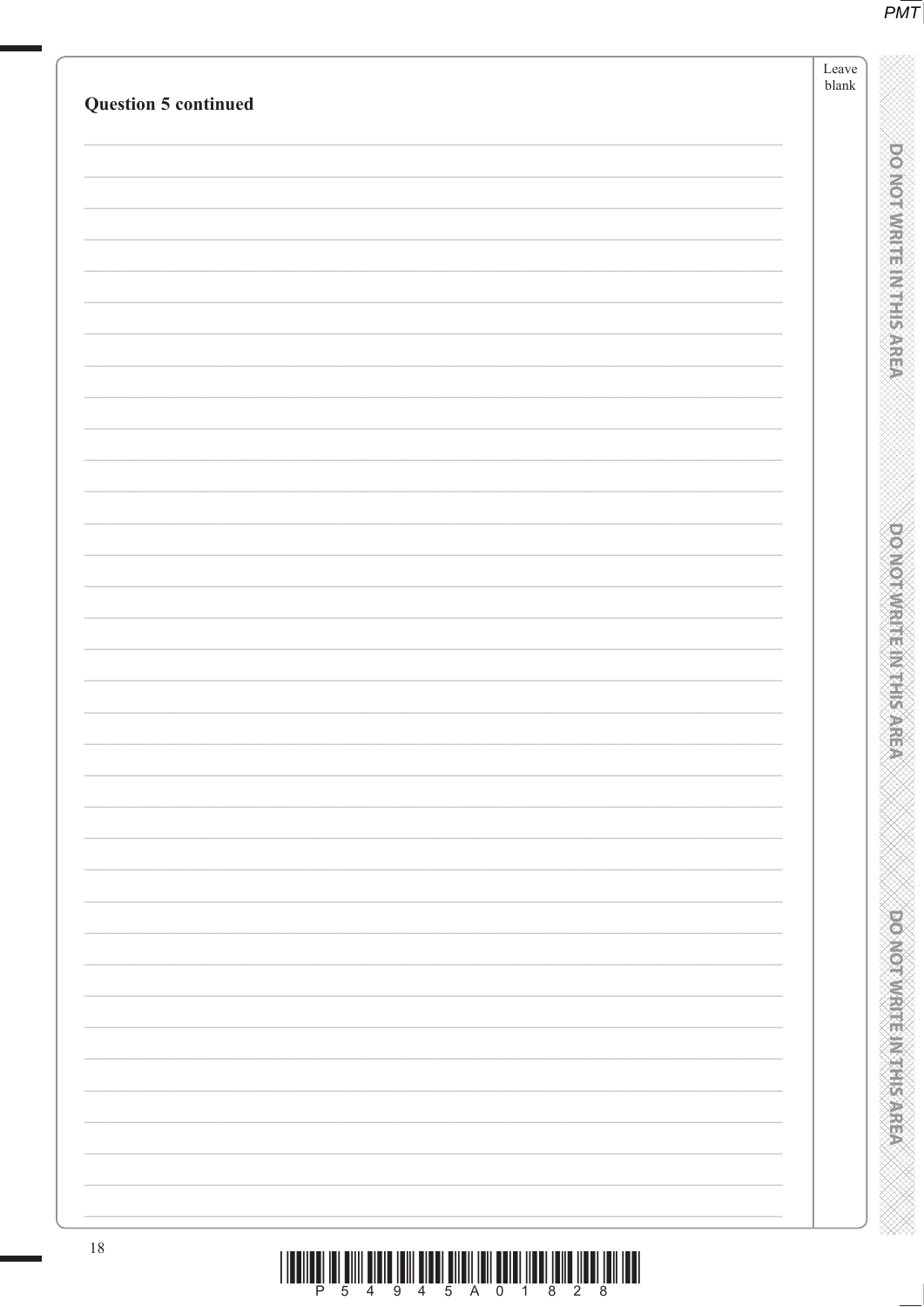| <b>Question 5 continued</b> |  |                  | $\ensuremath{\mathit{blank}}$ |
|-----------------------------|--|------------------|-------------------------------|
|                             |  |                  |                               |
|                             |  |                  |                               |
|                             |  |                  |                               |
|                             |  |                  |                               |
|                             |  |                  |                               |
|                             |  |                  |                               |
|                             |  |                  |                               |
|                             |  |                  |                               |
|                             |  |                  |                               |
|                             |  |                  |                               |
|                             |  |                  |                               |
|                             |  |                  |                               |
|                             |  |                  |                               |
|                             |  |                  |                               |
|                             |  |                  |                               |
|                             |  |                  |                               |
|                             |  |                  |                               |
|                             |  |                  |                               |
|                             |  |                  |                               |
|                             |  |                  |                               |
|                             |  |                  |                               |
|                             |  |                  |                               |
|                             |  |                  |                               |
|                             |  | (Total 11 marks) |                               |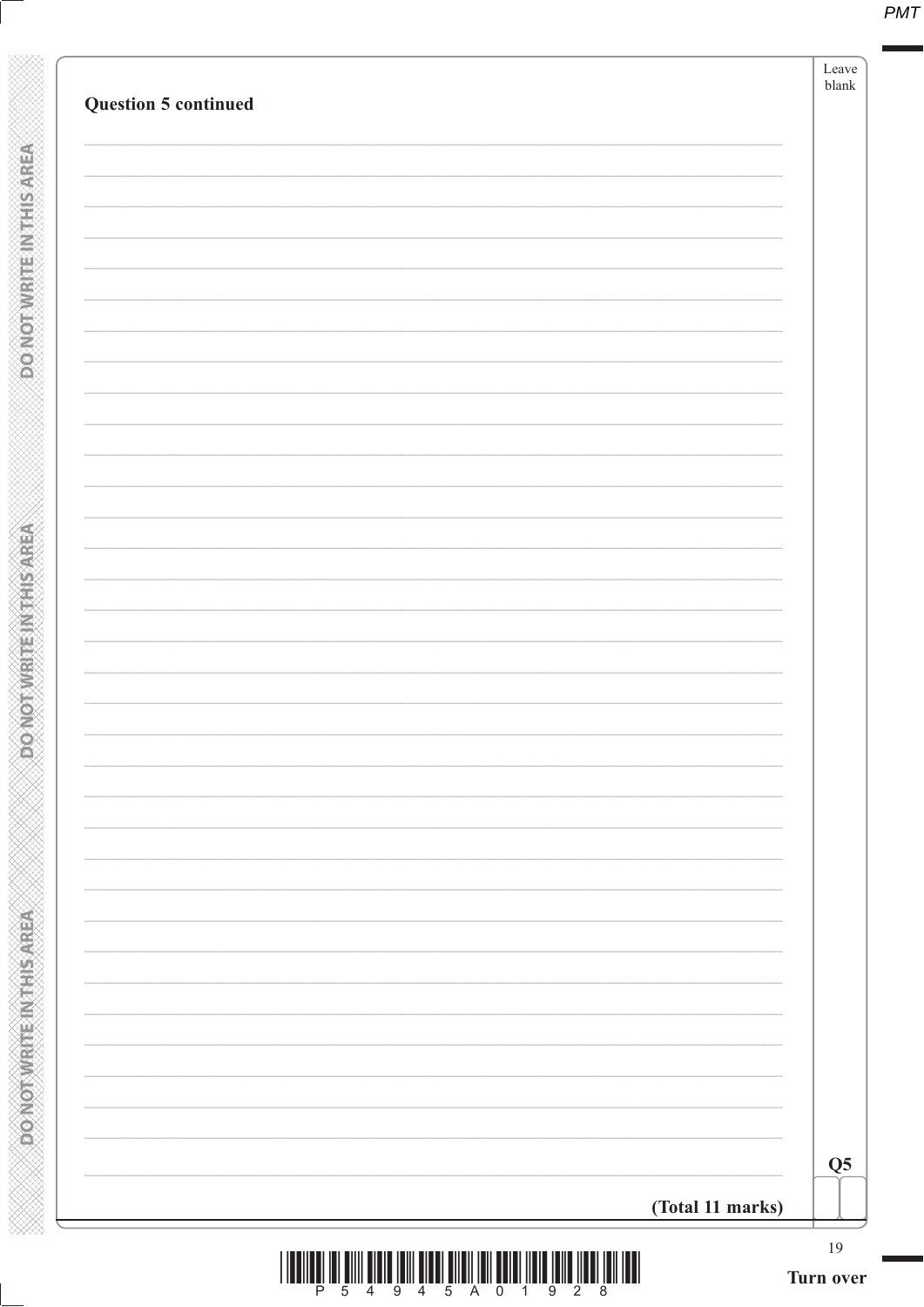Leave blank

**DOMORATION STREET** 

**PONDING MELTING** 



One side of a square is measured to the nearest centimetre and this measurement is 6. multiplied by 4 to estimate the perimeter of the square. The random variable, Wcm, represents the estimated perimeter of the square minus the true perimeter of the square.

W is uniformly distributed over the interval  $[a, b]$ 

(a) Explain why  $a = -2$  and  $b = 2$ 

The standard deviation of W is  $\sigma$ 

- (b) (i) Find  $\sigma$ 
	- (ii) Find the probability that the estimated perimeter of the square is within  $\sigma$  of the true perimeter of the square.  $(4)$

One side of each of 100 squares are now measured. Using a suitable approximation,

(c) find the probability that  $W$  is greater than 1.9 for at least 5 of these squares.

 $(1)$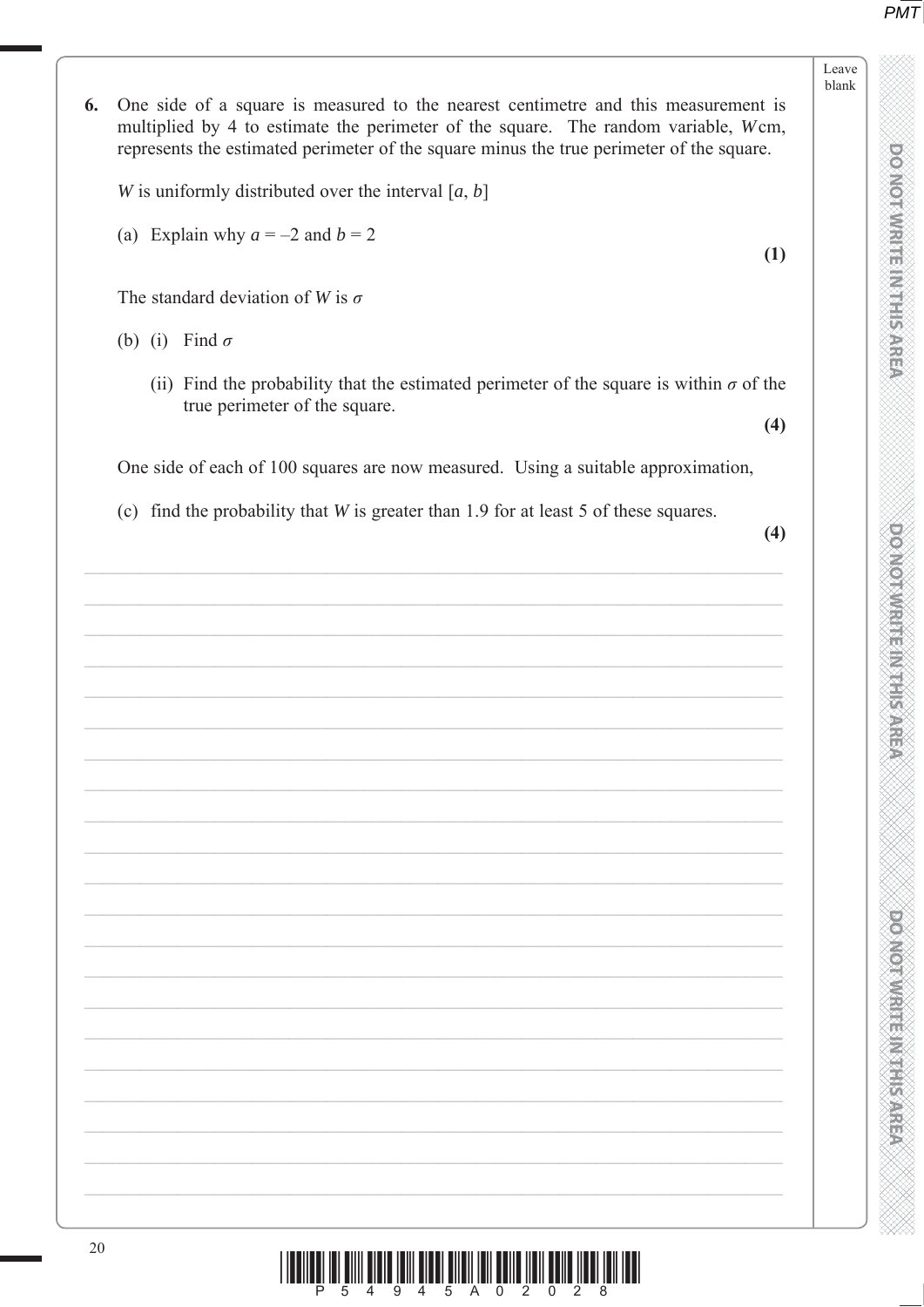| Question 6 continued |  |
|----------------------|--|
|                      |  |
|                      |  |
|                      |  |
|                      |  |
|                      |  |
|                      |  |
|                      |  |
|                      |  |
|                      |  |
|                      |  |
|                      |  |
|                      |  |
|                      |  |
|                      |  |
|                      |  |
|                      |  |
|                      |  |
|                      |  |
|                      |  |
|                      |  |
|                      |  |
|                      |  |
|                      |  |
|                      |  |
|                      |  |
|                      |  |
|                      |  |
|                      |  |
|                      |  |
|                      |  |
|                      |  |
|                      |  |

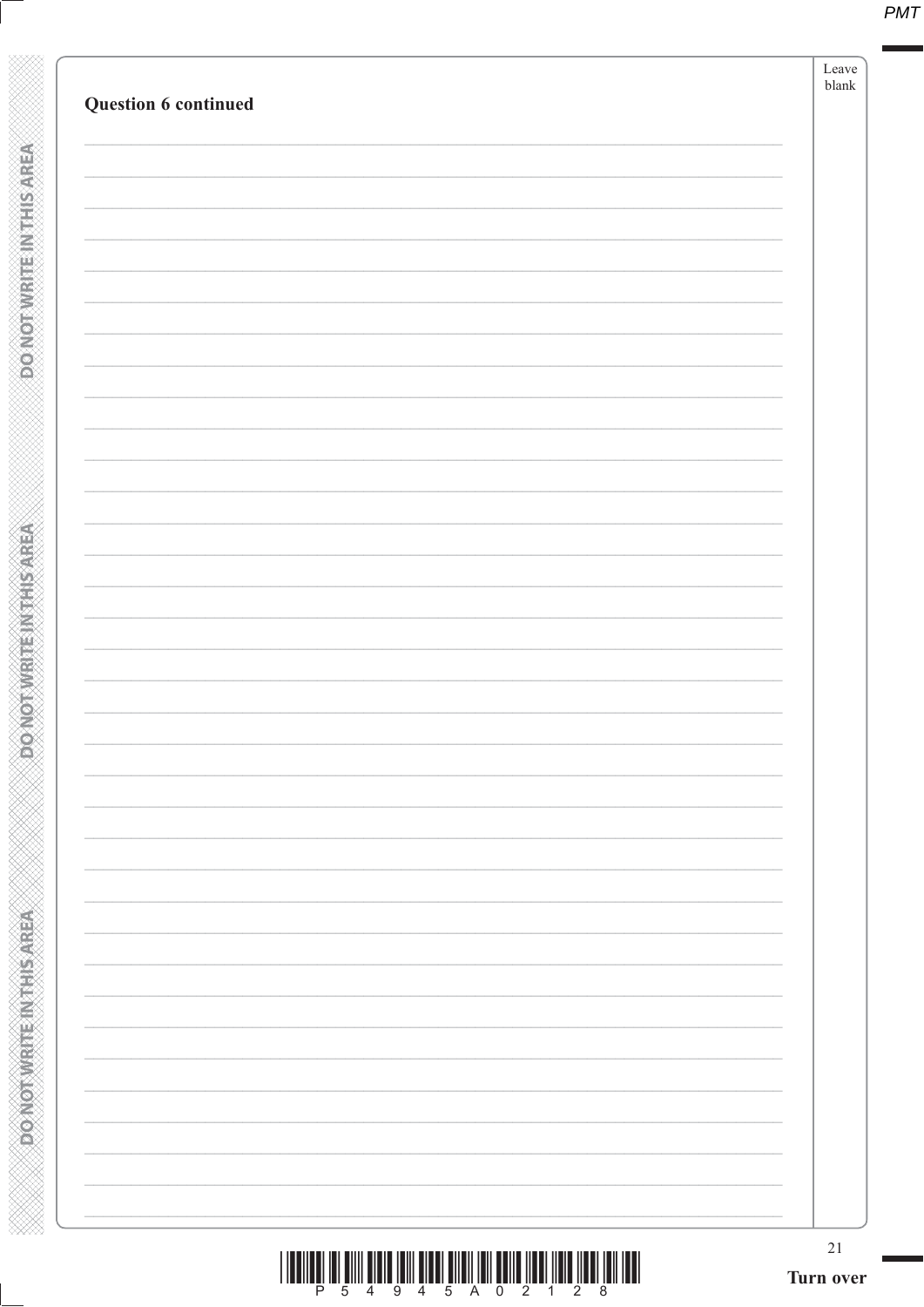| Question 6 continued | Leave<br>$b$ lank |                                |
|----------------------|-------------------|--------------------------------|
|                      |                   |                                |
|                      |                   | <b>DOMORATION IS NOT</b>       |
|                      |                   |                                |
|                      |                   |                                |
|                      |                   |                                |
|                      |                   |                                |
|                      |                   |                                |
|                      |                   |                                |
|                      |                   |                                |
|                      |                   |                                |
|                      |                   |                                |
|                      |                   |                                |
|                      |                   |                                |
|                      |                   |                                |
|                      |                   |                                |
|                      |                   |                                |
|                      |                   |                                |
|                      |                   |                                |
|                      |                   |                                |
|                      |                   |                                |
|                      |                   |                                |
|                      |                   |                                |
|                      |                   |                                |
|                      |                   | <b>PONOTAVARIE MARTIS AREA</b> |
|                      |                   |                                |
|                      |                   |                                |
|                      |                   |                                |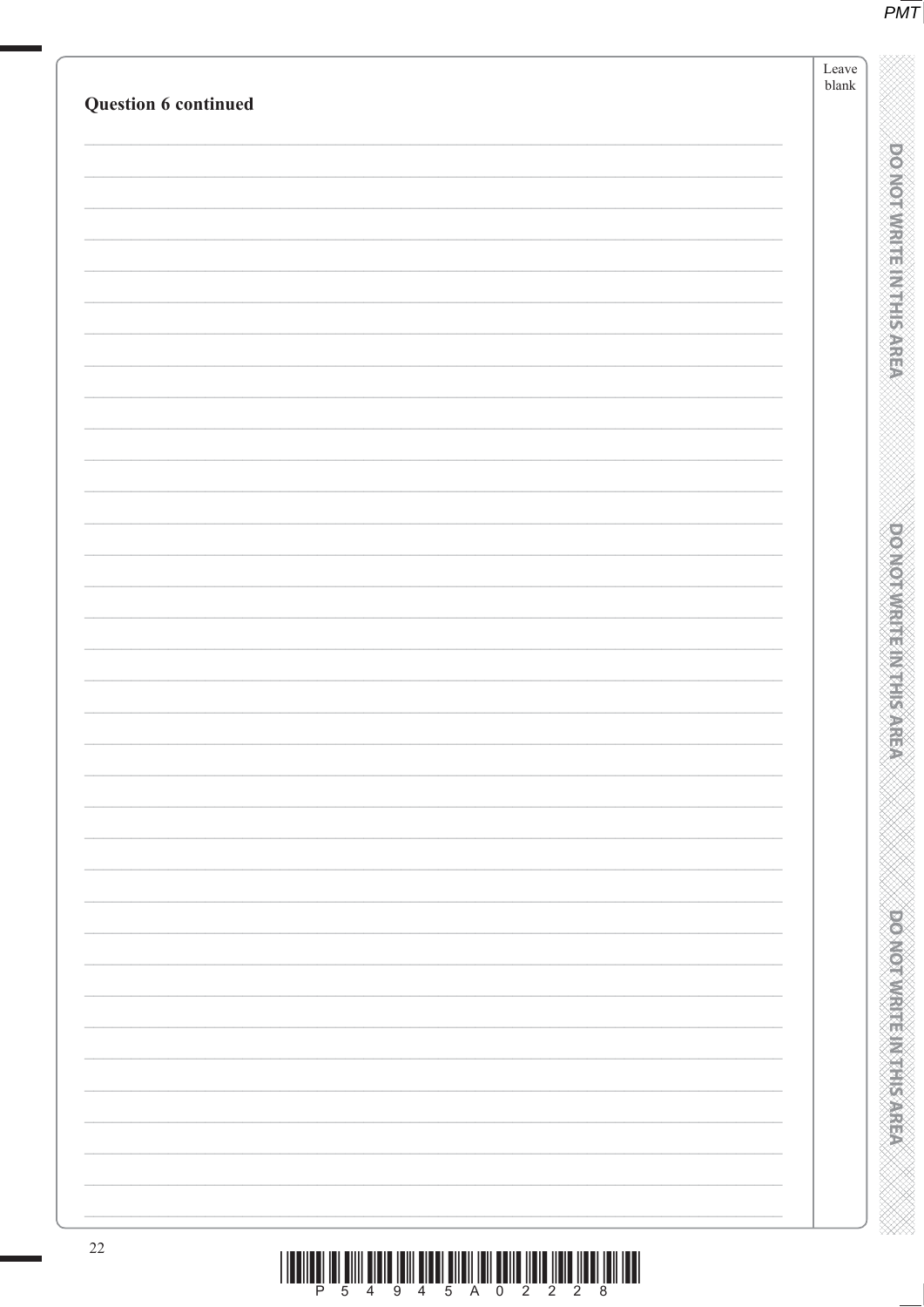| Question 6 continued |                                                                                                                                                                                                                                                                                                                                                                                                                                                               | Leave<br>$b$ lank        |
|----------------------|---------------------------------------------------------------------------------------------------------------------------------------------------------------------------------------------------------------------------------------------------------------------------------------------------------------------------------------------------------------------------------------------------------------------------------------------------------------|--------------------------|
|                      |                                                                                                                                                                                                                                                                                                                                                                                                                                                               |                          |
|                      |                                                                                                                                                                                                                                                                                                                                                                                                                                                               |                          |
|                      |                                                                                                                                                                                                                                                                                                                                                                                                                                                               |                          |
|                      |                                                                                                                                                                                                                                                                                                                                                                                                                                                               |                          |
|                      |                                                                                                                                                                                                                                                                                                                                                                                                                                                               |                          |
|                      |                                                                                                                                                                                                                                                                                                                                                                                                                                                               |                          |
|                      |                                                                                                                                                                                                                                                                                                                                                                                                                                                               |                          |
|                      |                                                                                                                                                                                                                                                                                                                                                                                                                                                               |                          |
|                      |                                                                                                                                                                                                                                                                                                                                                                                                                                                               |                          |
|                      |                                                                                                                                                                                                                                                                                                                                                                                                                                                               |                          |
|                      |                                                                                                                                                                                                                                                                                                                                                                                                                                                               |                          |
|                      |                                                                                                                                                                                                                                                                                                                                                                                                                                                               |                          |
|                      |                                                                                                                                                                                                                                                                                                                                                                                                                                                               |                          |
|                      |                                                                                                                                                                                                                                                                                                                                                                                                                                                               |                          |
|                      |                                                                                                                                                                                                                                                                                                                                                                                                                                                               |                          |
|                      |                                                                                                                                                                                                                                                                                                                                                                                                                                                               |                          |
|                      |                                                                                                                                                                                                                                                                                                                                                                                                                                                               |                          |
|                      |                                                                                                                                                                                                                                                                                                                                                                                                                                                               |                          |
|                      |                                                                                                                                                                                                                                                                                                                                                                                                                                                               |                          |
|                      |                                                                                                                                                                                                                                                                                                                                                                                                                                                               |                          |
|                      |                                                                                                                                                                                                                                                                                                                                                                                                                                                               |                          |
|                      |                                                                                                                                                                                                                                                                                                                                                                                                                                                               |                          |
|                      |                                                                                                                                                                                                                                                                                                                                                                                                                                                               |                          |
|                      |                                                                                                                                                                                                                                                                                                                                                                                                                                                               | $\overline{\textbf{Q6}}$ |
|                      | (Total 9 marks)                                                                                                                                                                                                                                                                                                                                                                                                                                               |                          |
|                      | $\begin{array}{c} \text{if} \ \text{if} \ \text{if} \ \text{if} \ \text{if} \ \text{if} \ \text{if} \ \text{if} \ \text{if} \ \text{if} \ \text{if} \ \text{if} \ \text{if} \ \text{if} \ \text{if} \ \text{if} \ \text{if} \ \text{if} \ \text{if} \ \text{if} \ \text{if} \ \text{if} \ \text{if} \ \text{if} \ \text{if} \ \text{if} \ \text{if} \ \text{if} \ \text{if} \ \text{if} \ \text{if} \ \text{if} \ \text{if} \ \text{if} \ \text{if} \ \text{$ | 23                       |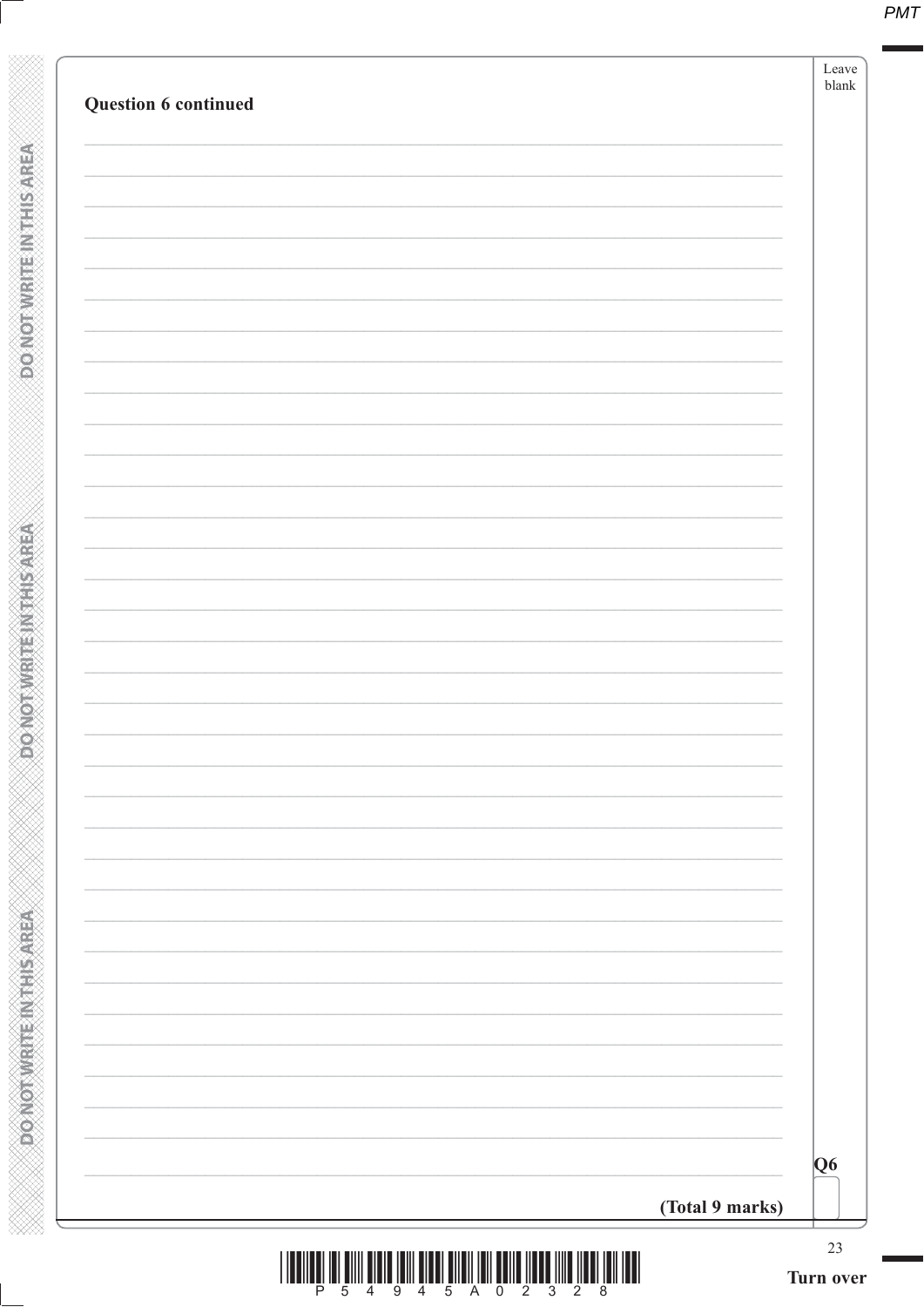|     | (a) Find the smallest value of $n$ such that the probability that there are at least $n$ sightings<br>in 2 months is less than $0.05$                          |  |
|-----|----------------------------------------------------------------------------------------------------------------------------------------------------------------|--|
|     | (2)                                                                                                                                                            |  |
|     | (b) Find the smallest number of months, $m$ , such that the probability of no sightings in<br>$m$ months is less than 0.05                                     |  |
|     | (2)                                                                                                                                                            |  |
|     | (c) Find the probability that there is at least 1 sighting per month in each of 3 consecutive<br>months.                                                       |  |
|     | (3)                                                                                                                                                            |  |
|     | (d) Find the probability that the number of sightings in an 8 month period is equal to the<br>expected number of sightings for that period.                    |  |
|     | (2)                                                                                                                                                            |  |
| (e) | Given that there were 4 sightings in a 4 month period, find the probability that there<br>were more sightings in the last 2 months than in the first 2 months. |  |
|     | (3)                                                                                                                                                            |  |
|     |                                                                                                                                                                |  |
|     |                                                                                                                                                                |  |
|     |                                                                                                                                                                |  |
|     |                                                                                                                                                                |  |
|     |                                                                                                                                                                |  |
|     |                                                                                                                                                                |  |
|     |                                                                                                                                                                |  |
|     |                                                                                                                                                                |  |
|     |                                                                                                                                                                |  |
|     |                                                                                                                                                                |  |
|     |                                                                                                                                                                |  |
|     |                                                                                                                                                                |  |
|     |                                                                                                                                                                |  |
|     |                                                                                                                                                                |  |
|     |                                                                                                                                                                |  |
|     |                                                                                                                                                                |  |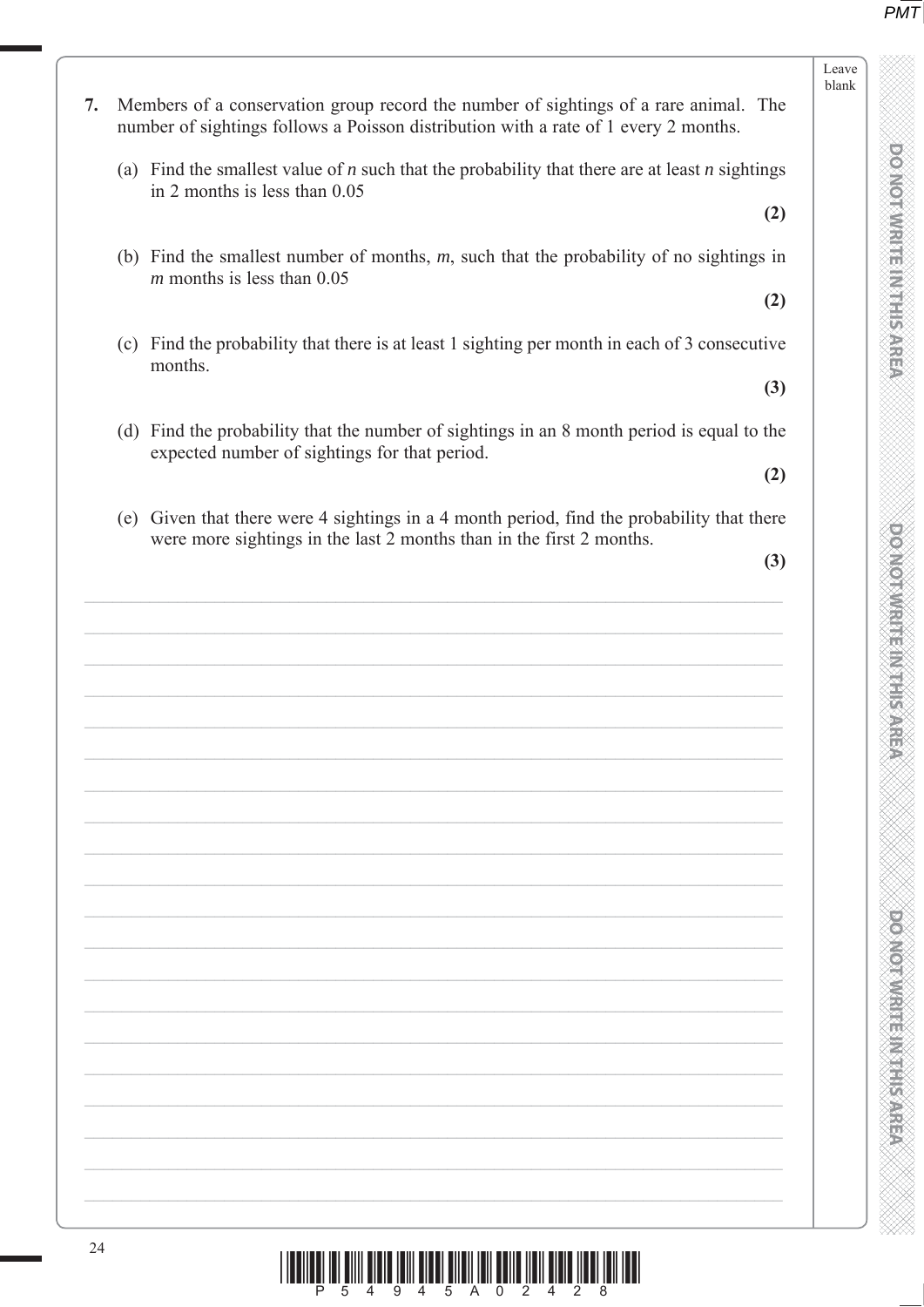| <b>Question 7 continued</b> |  |
|-----------------------------|--|
|                             |  |
|                             |  |
|                             |  |
|                             |  |
|                             |  |
|                             |  |
|                             |  |
|                             |  |
|                             |  |
|                             |  |
|                             |  |
|                             |  |
|                             |  |
|                             |  |
|                             |  |
|                             |  |
|                             |  |
|                             |  |
|                             |  |
|                             |  |
|                             |  |
|                             |  |
|                             |  |
|                             |  |
|                             |  |
|                             |  |
|                             |  |
|                             |  |
|                             |  |
|                             |  |
|                             |  |
|                             |  |
|                             |  |
|                             |  |
|                             |  |
|                             |  |
|                             |  |

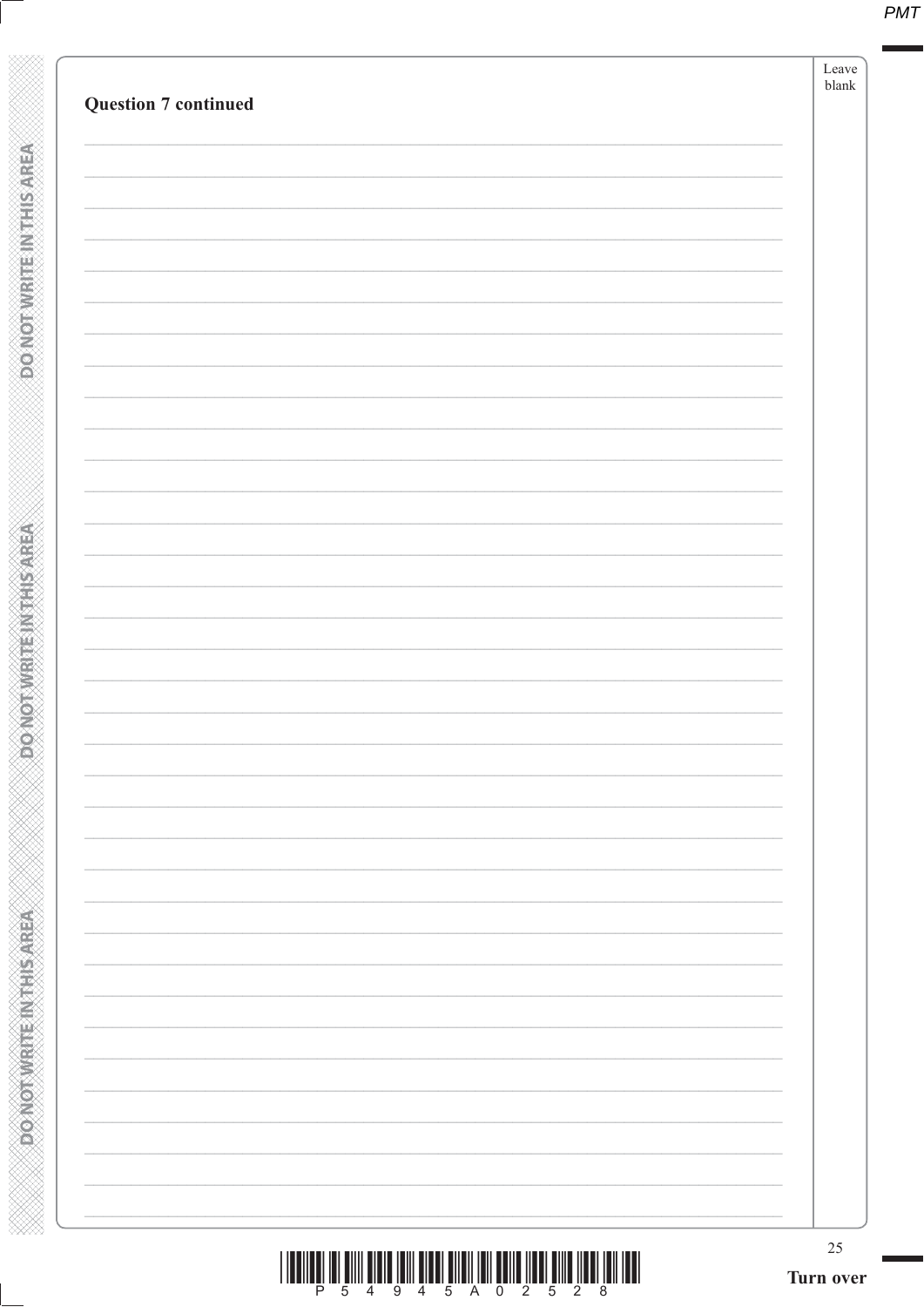| <b>Question 7 continued</b> | Leave<br>blank |
|-----------------------------|----------------|
|                             |                |
|                             |                |
|                             |                |
|                             |                |
|                             |                |
|                             |                |
|                             |                |
|                             |                |
|                             |                |
|                             |                |
|                             |                |
|                             |                |
|                             |                |
|                             |                |
|                             |                |
|                             |                |
|                             |                |
|                             |                |
|                             |                |
|                             |                |
|                             |                |
|                             |                |
|                             |                |
|                             |                |
|                             |                |
|                             |                |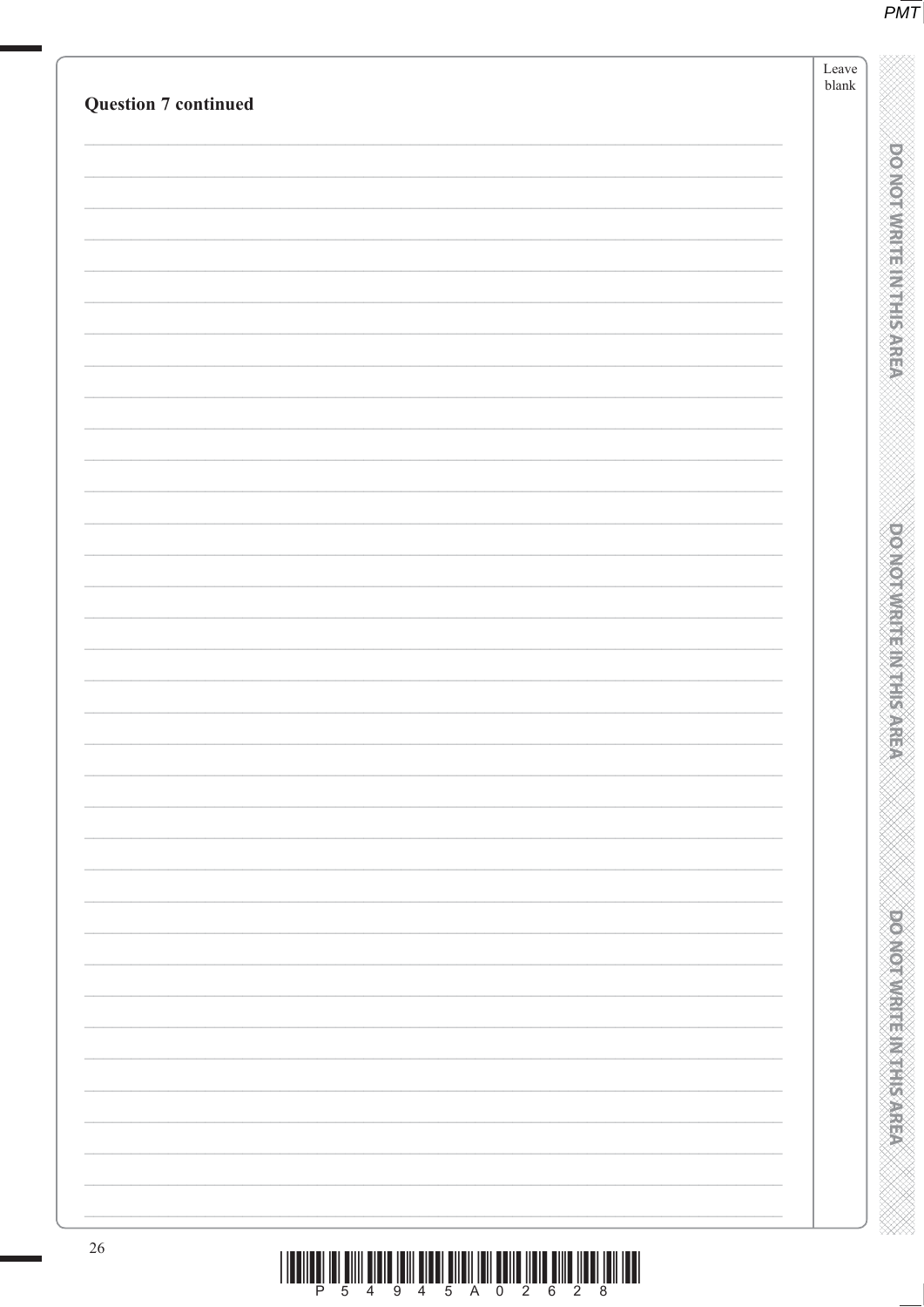| <b>Question 7 continued</b> |  |
|-----------------------------|--|
|                             |  |
|                             |  |
|                             |  |
|                             |  |
|                             |  |
|                             |  |
|                             |  |
|                             |  |
|                             |  |
|                             |  |
|                             |  |
|                             |  |
|                             |  |
|                             |  |
|                             |  |
|                             |  |
|                             |  |
|                             |  |
|                             |  |
|                             |  |
|                             |  |
|                             |  |
|                             |  |
|                             |  |
|                             |  |
|                             |  |
|                             |  |
|                             |  |
|                             |  |
|                             |  |
|                             |  |
|                             |  |
|                             |  |